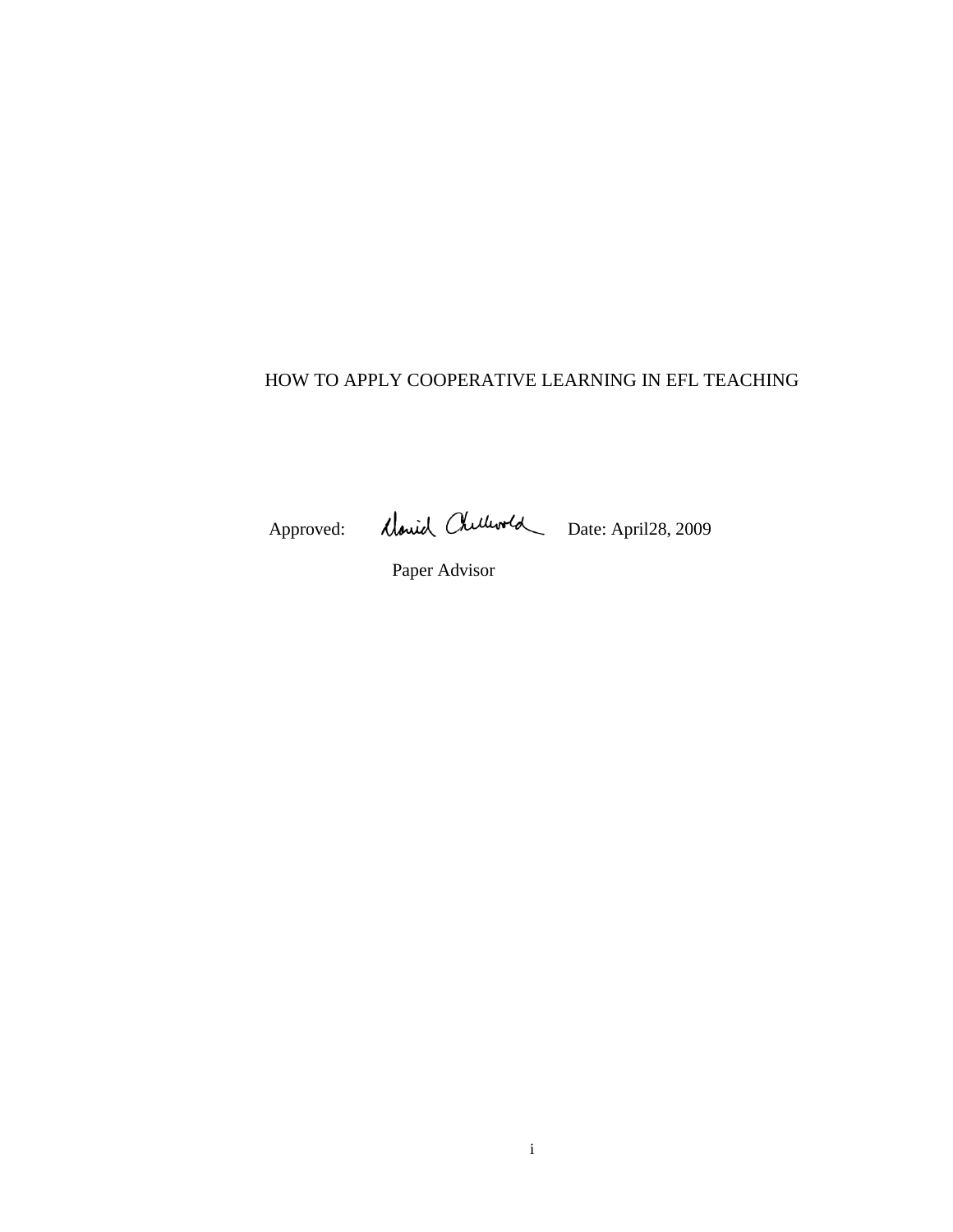## HOW TO APPLY COOPERATIVE LEARNING IN EFL TEACHING

\_\_\_\_\_\_\_\_\_\_\_\_\_\_\_\_\_\_

A Seminar Paper Research

Presented to

the Graduate Faculty

University of Wisconsin-Platteville

In Partial Fulfillment of the

Requirement for the Degree

Master of Science

in

Education

\_\_\_\_\_\_\_\_\_\_\_\_\_\_\_\_\_\_

by

Yi Shao

(Oscar)

2009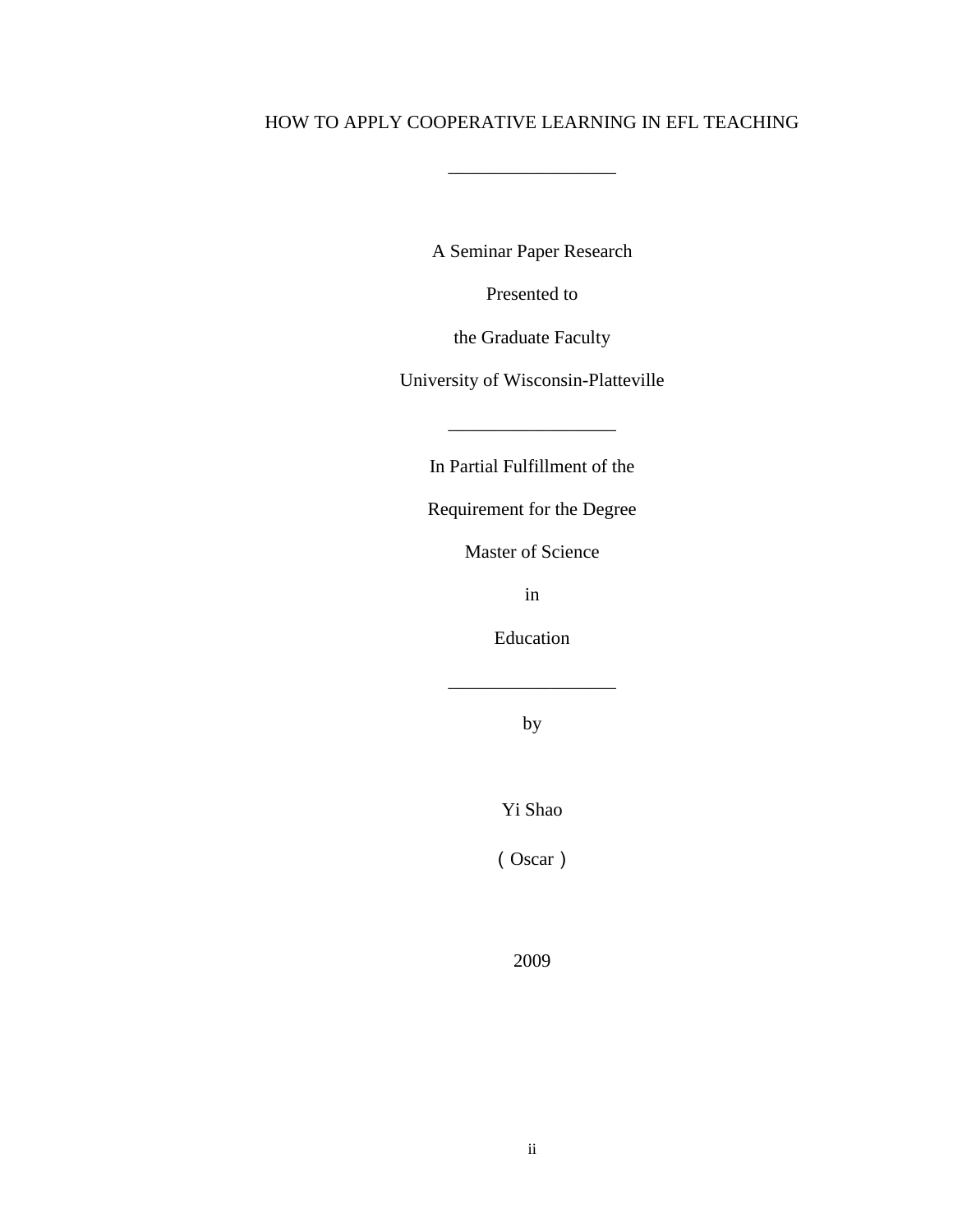#### ABSTRACT

Cooperative learning is an advanced teaching technique with many advantages. Cooperative learning benefits both teachers and students and improves students learning outcomes, because students must also teach their fellow classmates, thus strengthening their knowledge of the material as well as the other learner who then hears the information in terms of peer language. According to Slavin (1987), students using cooperative learning within small groups can master teacher-presented information better than students working by themselves. Kagan (1994) also found: "cooperative learning promotes higher achievement than competitive and individualistic learning structures across all age levels, subject areas, and almost all tasks." There are many types of cooperative learning we can use, but how to combine the different types of cooperative learning in EFL (hereafter referred to as English as a Foreign Language) classroom is the question worth discussing and researching. In this paper, some specific examples in EFL classes about how to combine or implement cooperative learning will be introduced.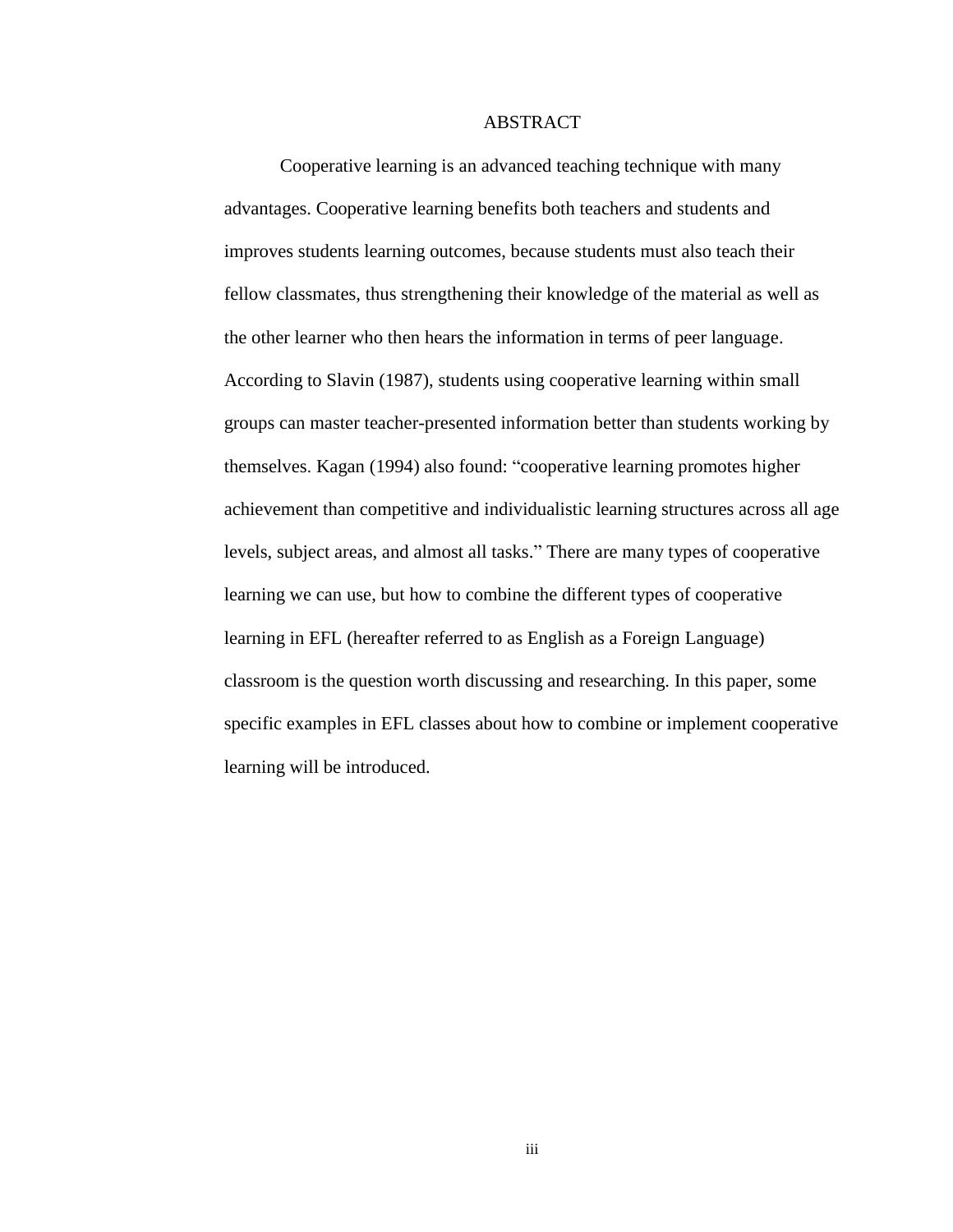# TABLE OF CONTENTS

| <b>CHAPTER</b>                            | Page |
|-------------------------------------------|------|
|                                           |      |
| <b>Statement of the Problem</b>           |      |
| Purpose of the Research                   |      |
| Significance of the Problem               |      |
| Assumptions                               |      |
| Delimitations of the Research             |      |
| Method of approach<br>Linkage of Theory   |      |
| <b>Definition of Terms</b>                |      |
|                                           |      |
|                                           |      |
| What is Cooperative Learning?             |      |
| The Advantages of Cooperative Learning    |      |
| How to Apply Cooperative Learning in EFL? |      |
|                                           |      |
|                                           |      |
|                                           |      |
|                                           | 22   |
|                                           |      |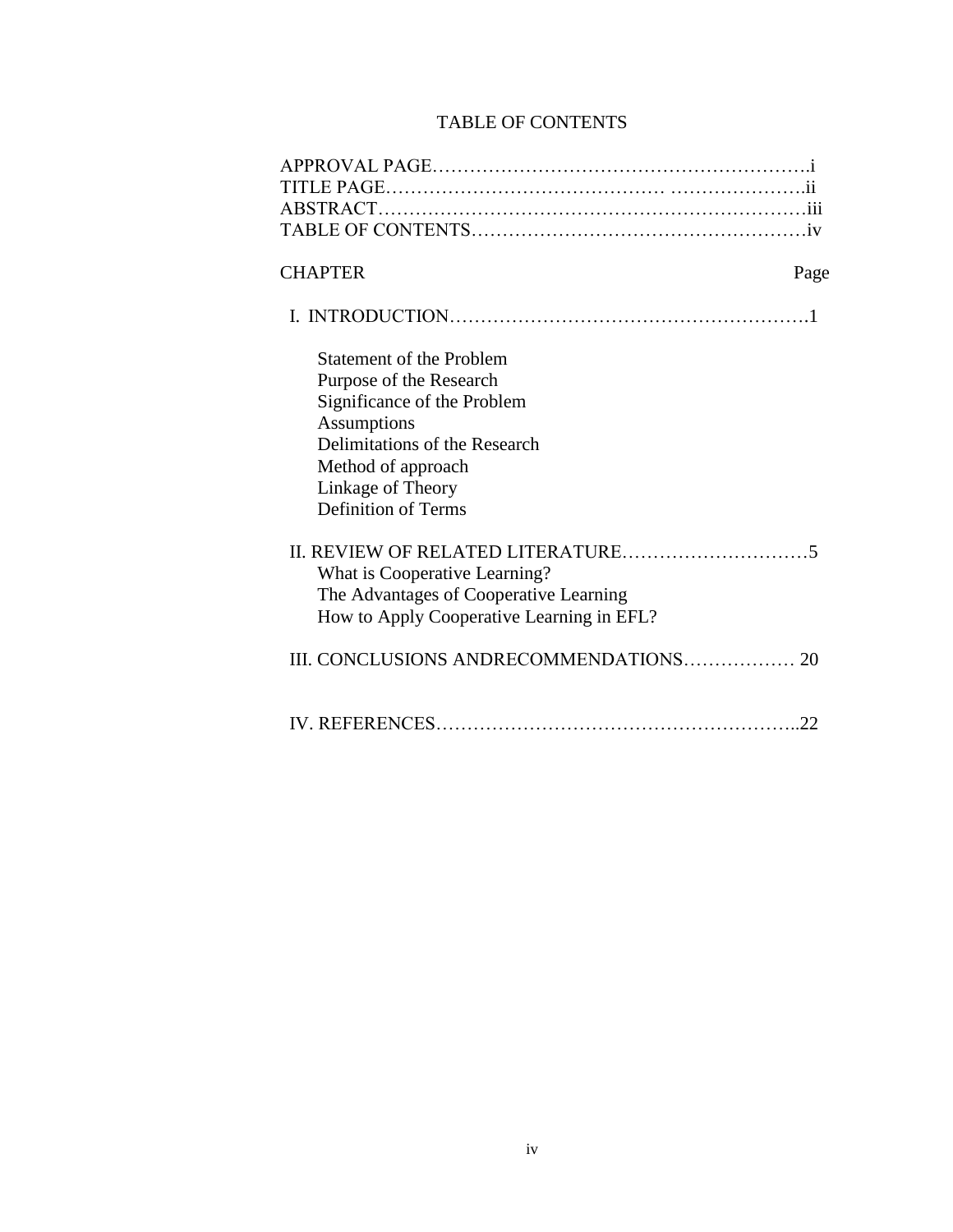#### CHAPTER 1

### **INTRODUCTION**

The traditional education methodology is mainly based on students learning individually and emphasizes the reciprocal effect between students and teachers as well as students and books. However, as new education pedagogy develops including the application of some new education concepts such as learning by discovery, solving problems together, more discussion in class, etc., cooperative learning education theory is paying more attention to the reciprocal effect among students. Cooperative Learning (hereafter referred to as CL) is just this kind of education methodology that emphasizes the mutual effect and cooperation between students. According to Millis and Cottell (1998), CL is a technique that de-emphasizes competition and instead encourages students to work together and to succeed as a team. Students must help each other in order to succeed and promotes student enjoyment of others doing well. CL benefits both teachers and students in that student learning outcomes may improve because they must also teach their fellow classmates, thus strengthening their knowledge of the material as well as the other learners who then hear the information in peer language.

CL is an advanced education methodology, but the question of how many types of CL teachers could use in English as a Foreign Language (hereafter referred to as EFL) and how to apply CL in EFL class if CL is to be an effective method. These are the key questions worth discussing and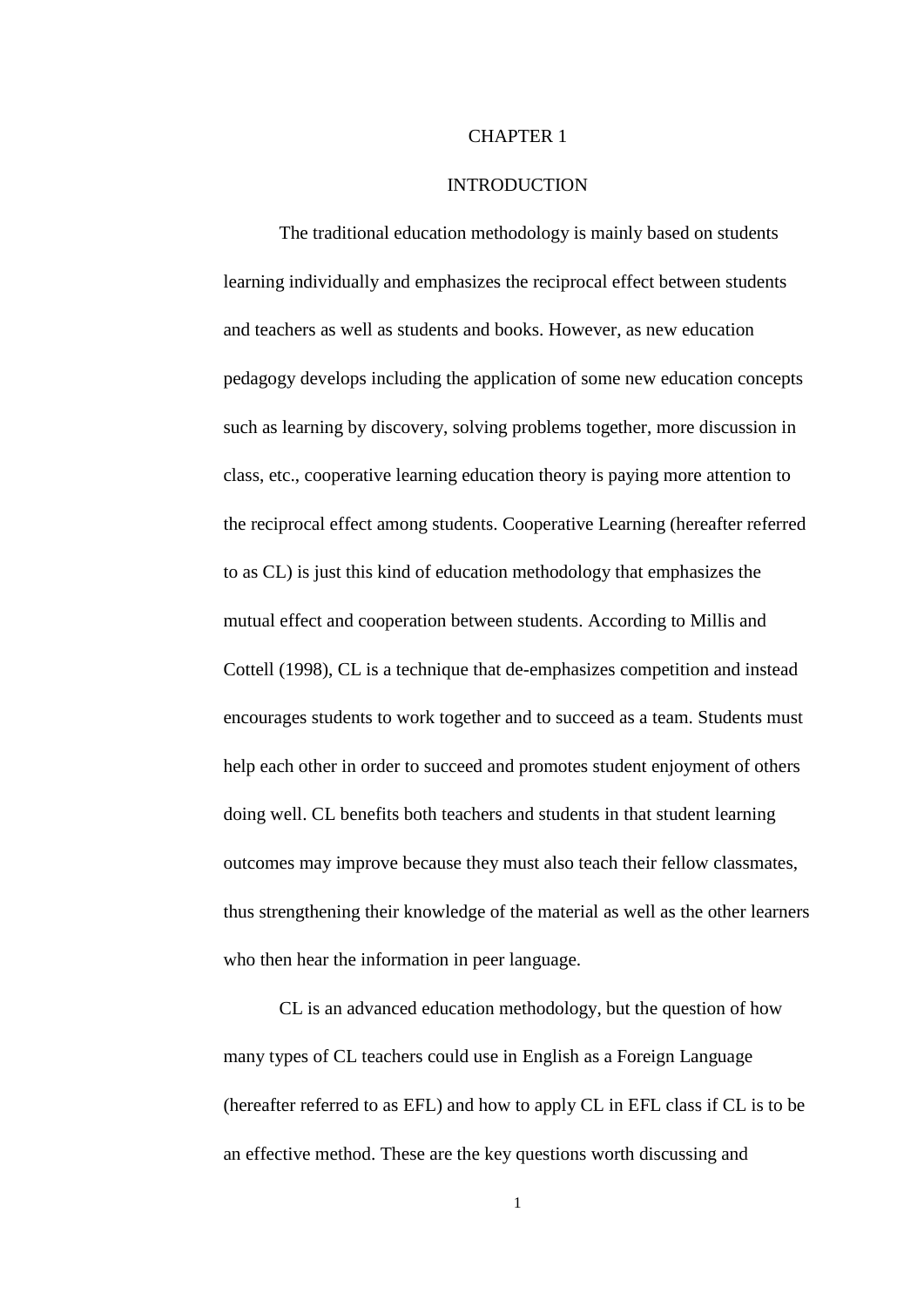researching.

### Statement of the Problem

The problem to be addressed is how to apply cooperative learning in EFL classes.

## Purpose of the Research

Cooperative learning is a relatively new education methodology. There are many different types of cooperative learning strategies. Therefore, So how to apply cooperative learning methodology in EFL class is the question worth researching and discussing.

## Significance of the Problem

How to apply cooperative learning in EFL classes more efficiently and be more useful is very important to improve studying outcomes for students.

#### **Assumptions**

For the purpose of this paper, it was assumed that all research and review of the current literature was accurately reported. It is also assumed that the literature will make recommendations on how best to use the research available.

## Delimitations of the Research

The research will be conducted in and through the Karrmann Library at the University of Wisconsin-Platteville, over fifty (50) days. Primary searches will be conducted via the Internet through EBSCO host with ERIC and Academic Search Elite as the primary sources. Key search topics included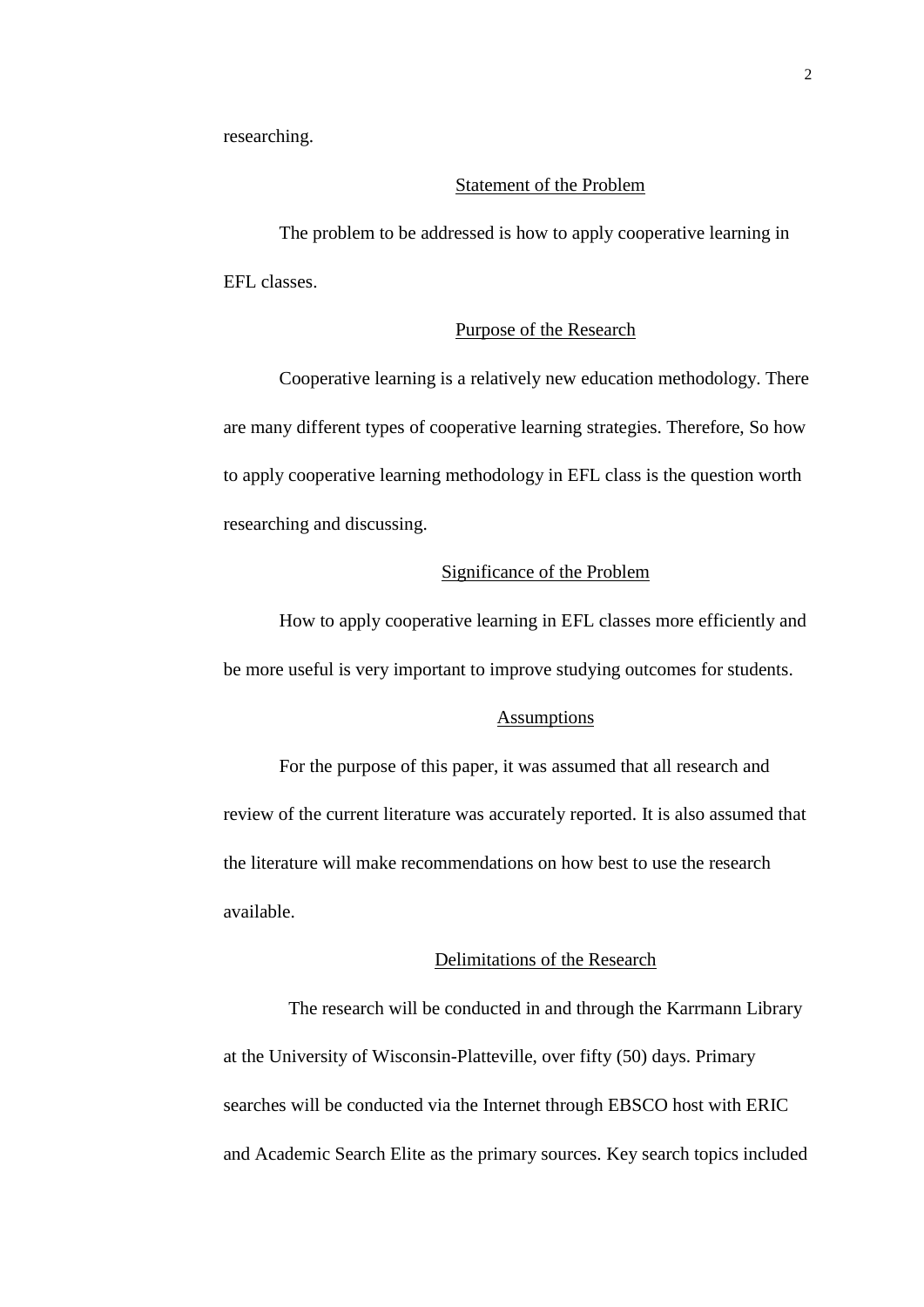"Cooperative Learning", "English teaching" and "Second Language Acquisition".

## Method of Approach

A brief review of literature on the concept of CL will be conducted. A second review of literature relating to the advantages of CL will be conducted. A third review of literature on how to apply CL in EFL teaching will be conducted. The findings will be summarized and recommendations will be made.

### Linkage of Theory

Cooperative Learning is a relationship in a group of students that requires positive interdependence (a sense of sink or swim together), individual accountability (each member of the group needs to contribute and learn), interpersonal skills (communication, trust, leadership, decision making, and conflict resolution), face-to-face positive interaction, and processing (reflecting on how well the team is functioning and how to function even better).(Taken from The University of Minnesota's Cooperative Learning Center Website, [www.co-operation.org.](http://www.co-operation.org/))

## Definition of Terms

**Cooperative learning**: According to Millis and Cottell (1998), CL is a technique that de-emphasizes competition and instead wants students to work together and succeed as a team; Students must help each other in order to succeed.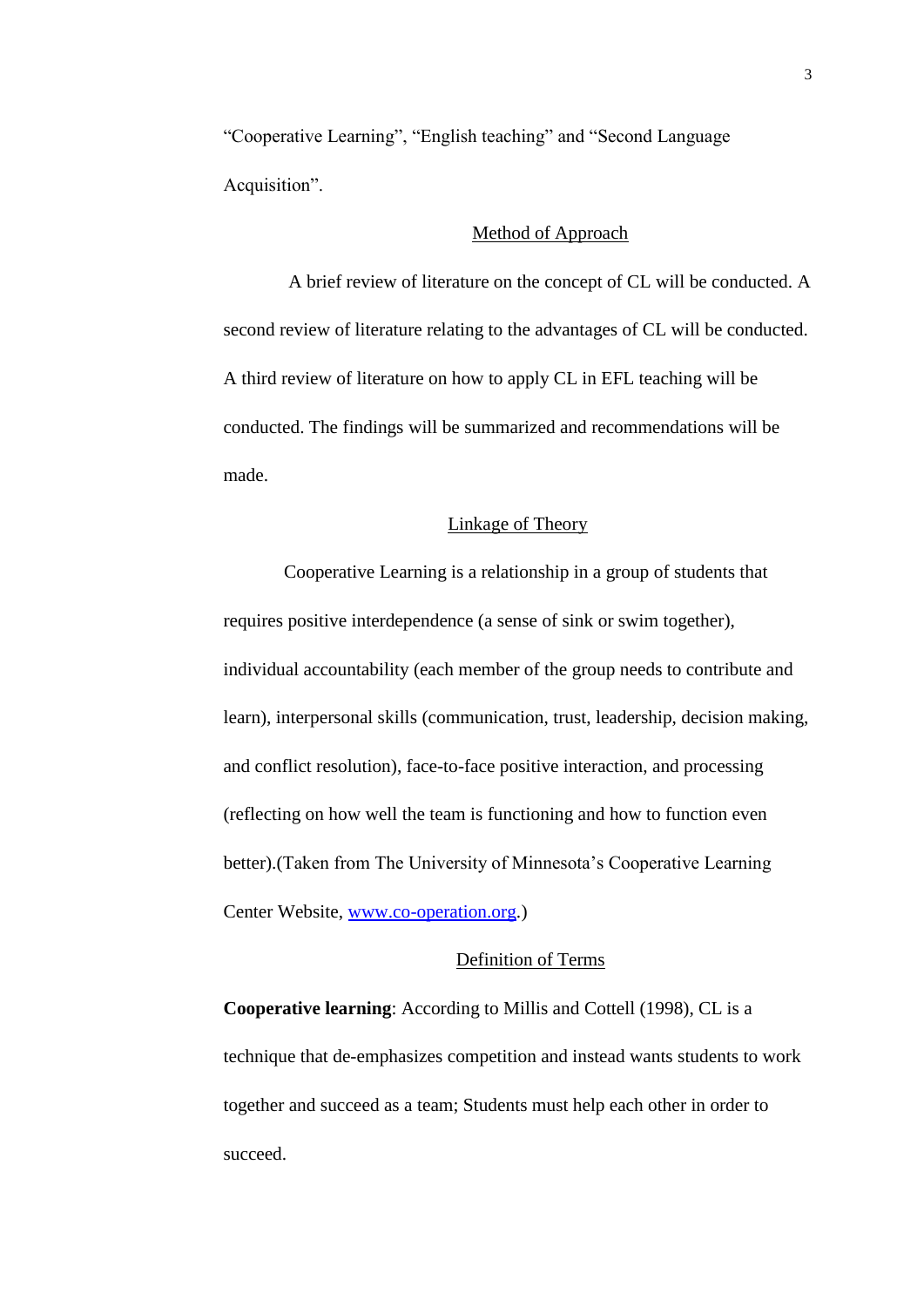**EFL**: English as a foreign language

## **Bloom's Taxonomy**:

According to the original taxonomy of the cognitive domain (Bloom, et al.. 1956), Bloom's Taxonomy consists of 6 parts:

Evaluation: Making judgment about the value of ideas, works, solutions, methods, materials, etc.

Synthesis: Putting together of elements and puts so as to form a whole. Analysis: Breakdown of the material into its constituent parts and detection of the relationships of the parts and of the way they are organized and of the way

they are organized.

Application: The use of abstractions in particular and concrete situations.

Comprehension: An understanding of the literal message contained in a communication. Three types of comprehension behavior are translation,

interpretation, and extrapolation.

Knowledge: The recall of specifics and universals, the recall of methods and processes, or the recall of methods and processes, or the recall of a pattern, structure, or setting,

**LEP:** Limited English Proficiency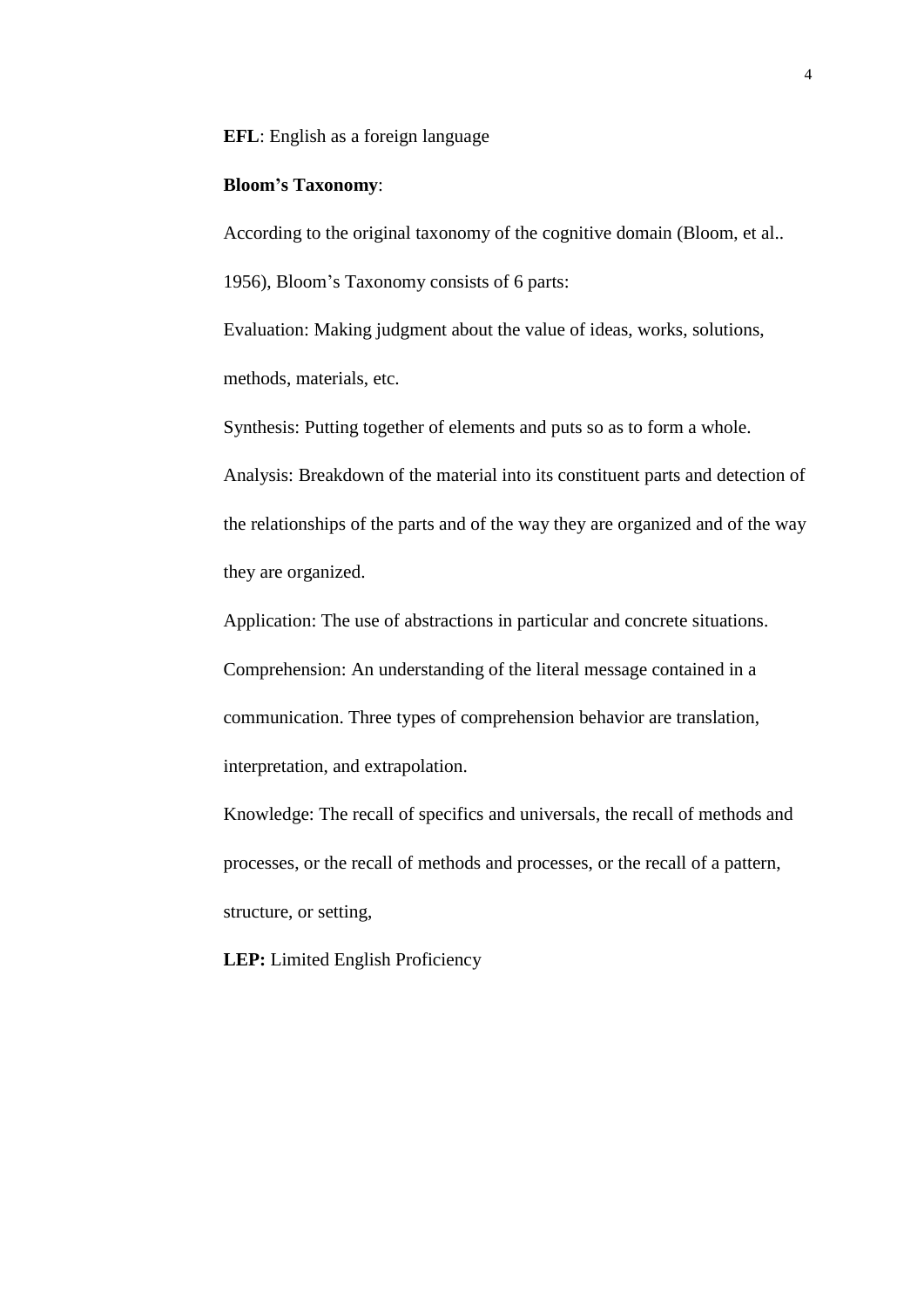#### CHAPTER 2

### REVIEW OF RELATED LITERATURE

### What is Cooperative Learning?

According to Fogarty (1999), "Vygotsky's educational theory suggests that individuals first learn through person-to-person social interaction, and then internalize knowledge individually". Based on this theory, Cooper and Mueck (1990) describe: "CL is a structured and systematic instructional design in which small groups work together toward a common goal." The implementation of CL in the classroom means that all members in a group can learn together through person-to person interaction, and will subsequently perform better as individuals. (Johnson, 1998) CL is an education methodology that emphasizes the mutual effect and cooperation among students in class. Johnson et al (1996) described CL as involving the use of small groups in instructional environments where students work together to maximize their own and each others' learning. According to Millis and Cottell (1998), CL is a technique that de-emphasizes competition and instead encourages students to work together and to be successful as a team; Students must help each other in order to succeed. This also promotes student enjoyment of others doing well. CL also benefits both teachers and students in that student's learning outcomes may be improved because they must also teach their fellow classmates, thus strengthening their knowledge of the material as well as the other learner who then hears the information in peer

5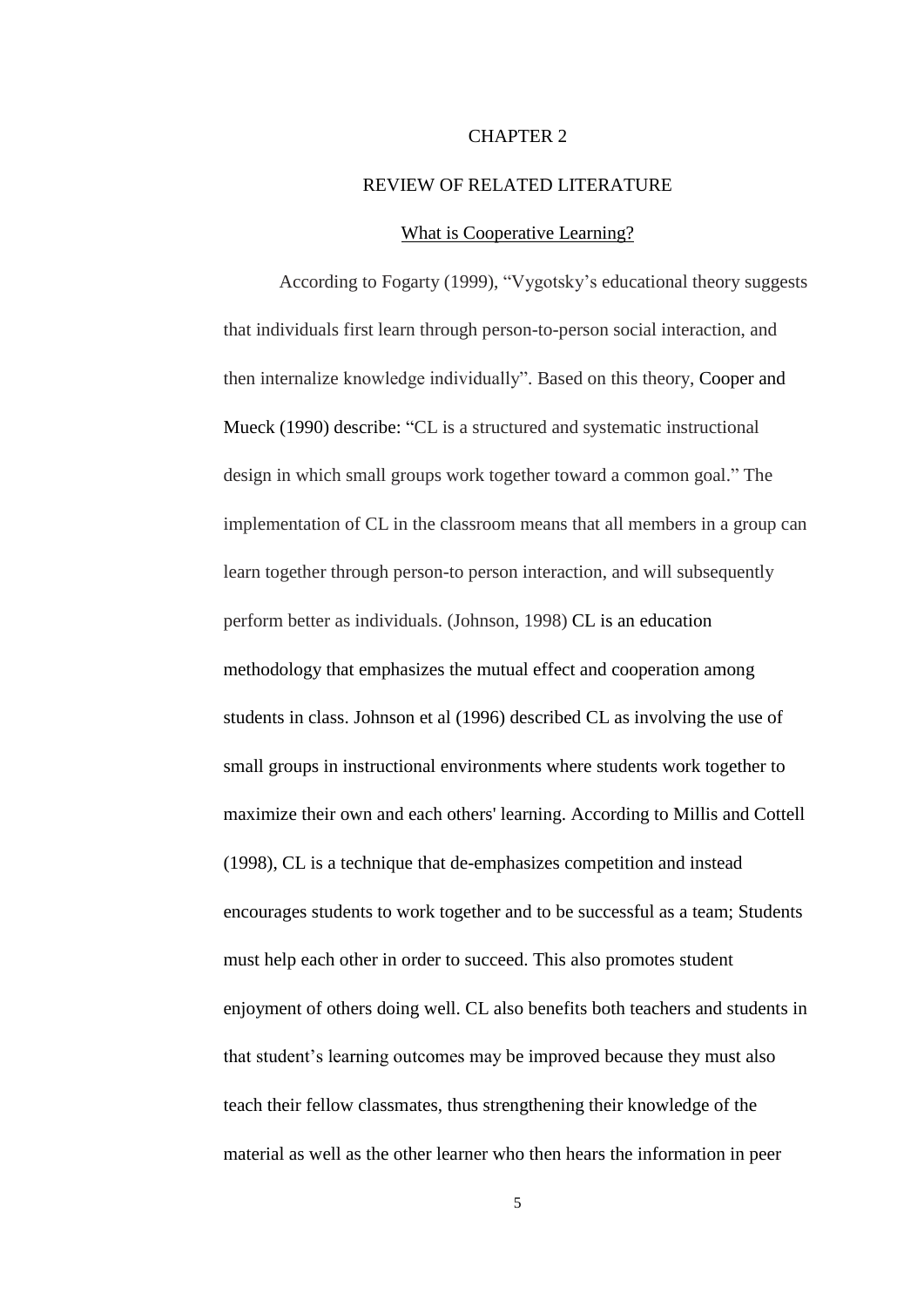language.

## The Five Characteristics of Cooperative Learning

"Cooperative learning represents many years of research, theorizing, and practical efforts toward understanding how to improve group functioning in educational contexts." (Johnson, el. al. 1991; Kagan, 1994) While definitions of CL are different, common characteristics generalized by some scholars (Jacobs, Ward, Gallo, 1997) criteria are:

- 1. Positive Interdependence By helping other group members actually are helping themselves. If students are positively interdependent with their group mates, they are more likely to concentrate on task and help each other to learn.
- 2. Individual Accountability The feeling that all group members are responsible for participating in and learning from the activity. If students who feel individual accountability are more likely to try to learn by themselves rather than letting others do the work and learn for them.
- 3. Collaborative Skills The skills to help work with each other. With appropriate collaborative skills, students know how to help each other, how to disagree constructively, etc.
- 4. Classroom management Coordinating student learning needs careful thought and new procedures in the use of groups. Examples of classroom management issues in CL are: how students are seated;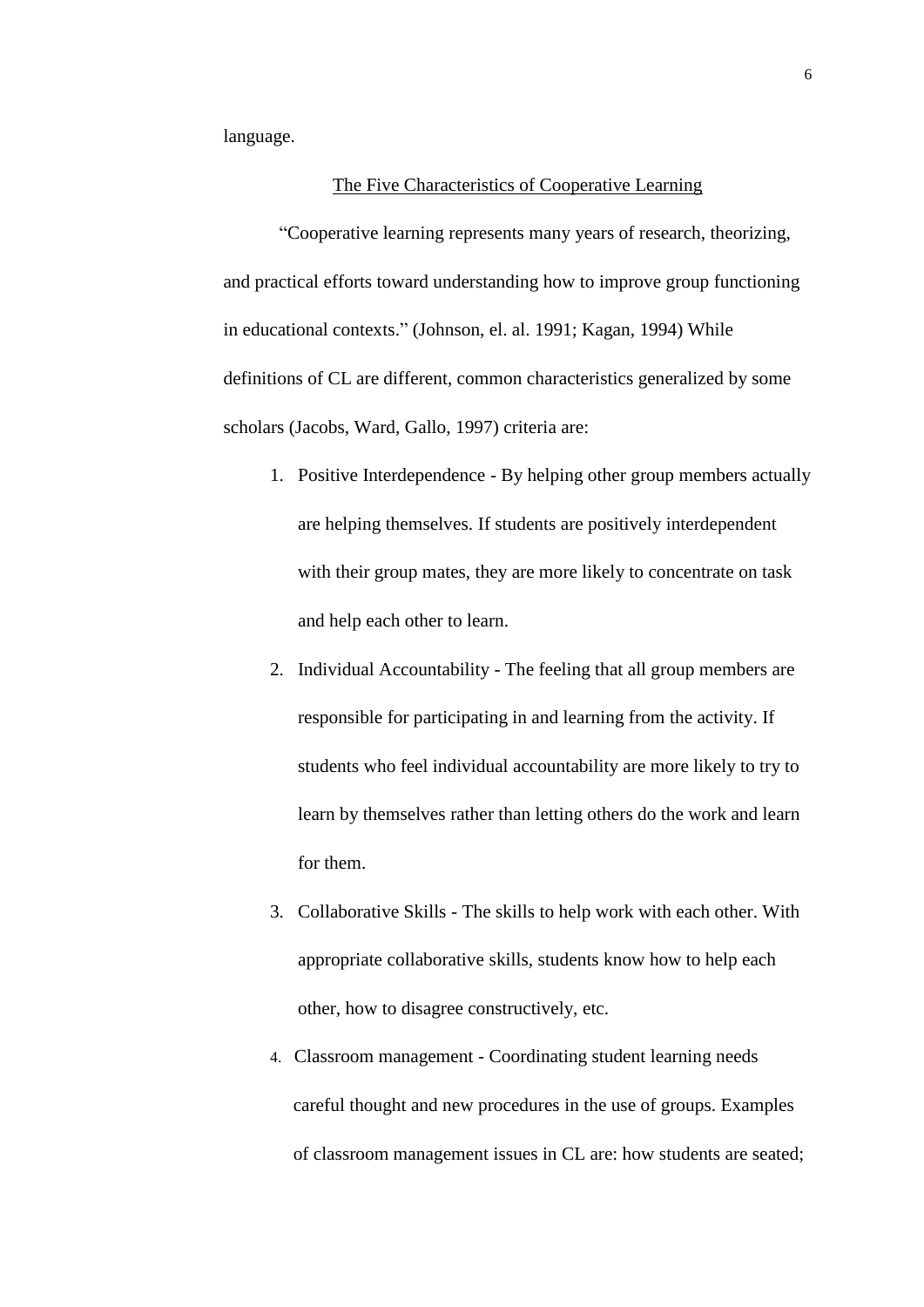how many students in each group; what the composition of each group is; getting the attention of students while they are working in groups; and keeping order in the classroom.

## The Advantages of Cooperative Learning

The research indicates that there has been a renewed interest in CL as an approach to improve academic achievement, intellectual development, and language learning. Research also indicates that CL promotes higher achievement than all other forms of individual learning across age levels, subject areas, and all tasks with possible exception of rote and decoding kinds of tasks. Students who have been taught with the use of cooperative learning techniques have performed much better than students in traditional elementary classrooms (Stevens & Slavin, 1995), in secondary classrooms (Nichols & Miller, 1994), and at the college level (Franklin, Griffin, & Perry, 1994). "There is substantial evidence that students working cooperatively in small groups can master teacher presented information better than students working on their own." (Slavin, 1987) CL not only increases learning, but also has shown to improve students' social skills (Stevens & Slavin, 1995) and perceptions of ability and valuing of content (Nichols & Miller, 1994) and to reduce student anxiety (Keeler & Anson, 1995). The use of CL pedagogy enhances the achievements of students and improves their attitude toward learning (Johnson et al. 1991; Slavin 1985). More importantly, CL provides a more hospitable environment so students can more efficiently grasp the key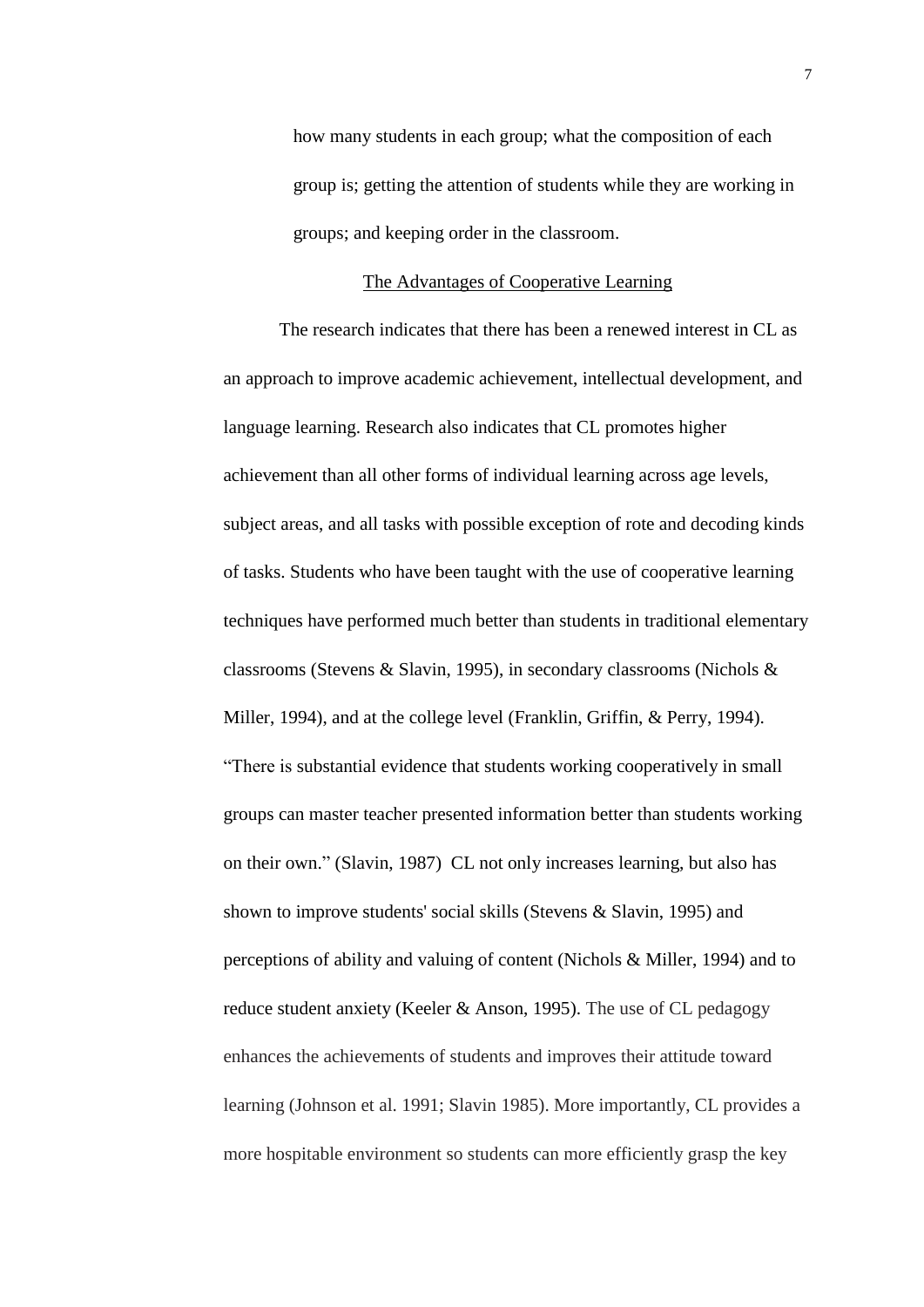concepts when compared to a traditional class. (Bohlmeyer and Burke, 1987) Compared to both individual and competitive and learning, CL may be the most effective teaching method for the achievement of performance objectives in college and adult education settings. (Johnson, 1998) "To implement CL successfully, it is necessary to foster a positive interdependence among group members by holding individuals accountable for their own performance, which gives students the incentive to learn and to contribute to the learning process."(Holubec 1992; Peek et al. 1995; Ellis and Fouts 1997) Research (Cohen, 1984) has also shown that "CL fosters language development and integration of language and content through increased active communication and use of language for academic and social functions. In the traditional language classroom, teachers do most of talking but only 25 percent of students actually listen to the teacher." Furthermore, as suggested by Cohen (1984), student language production is sequential, which results in minimal student language production. Cohen further suggests that up to 80 percent of CL class time could be scheduled for activities that include opportunity for student talk. This increased communication time can be vital and beneficial to language learners, especially limited English proficient (LEP) learners who usually receive less teacher and peer communication in the tradition classroom.

There are many important differences between cooperative and traditional settings. Traditional classrooms are competitive environments and the following scenario is an example of what happens repeatedly: The teacher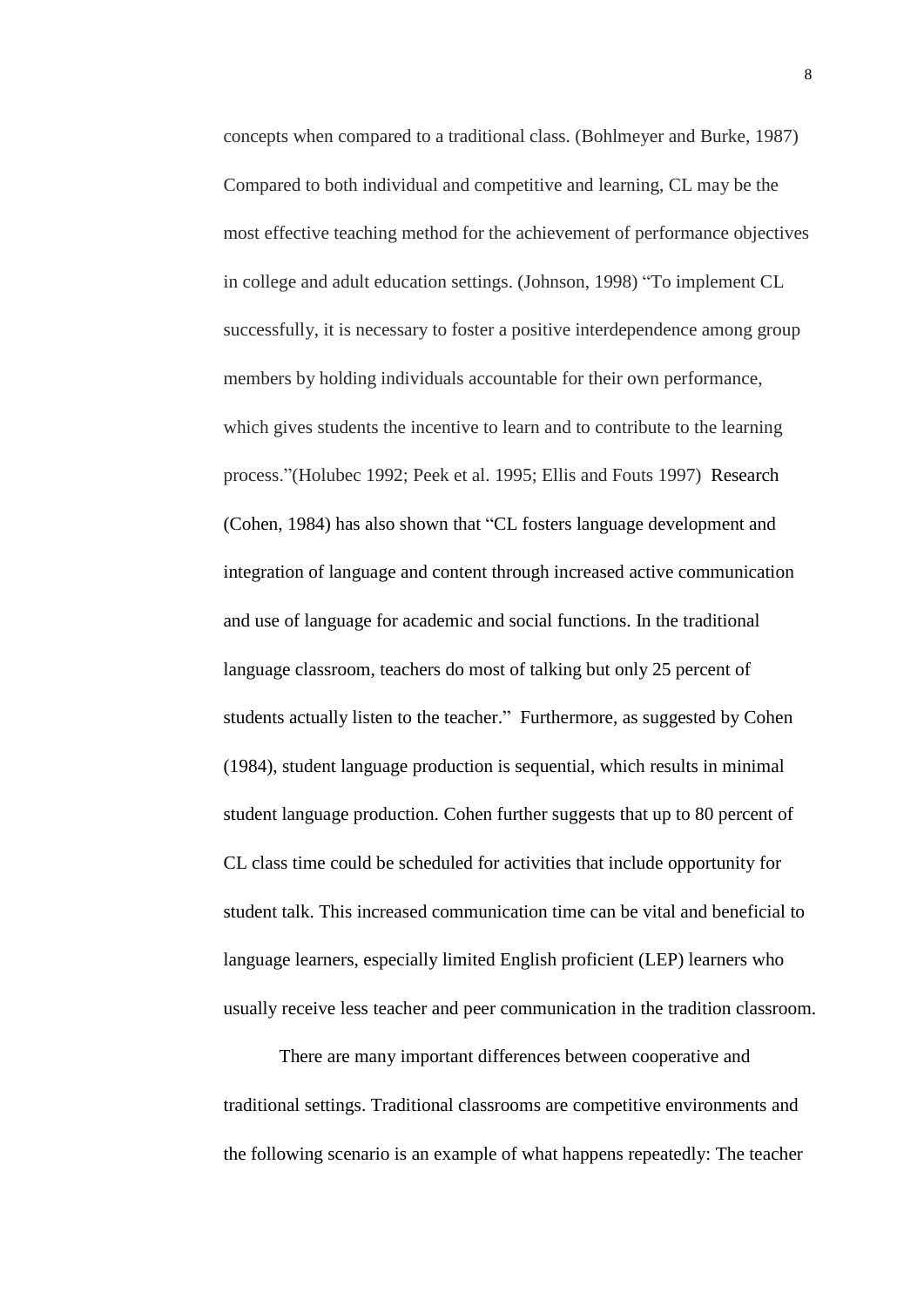asks a question. Students raise their hands in order to be called on. The teacher calls on one student and at that moment, the other hands go down. Now the student who was called on begins to answer: if the student was unsure of the exact answer or how to correctly word his/her response, the other students sense an opportunity. They may have another opportunity to answer the question and receive the approval of the teacher. Their hands shoot up and begin to wave again while the first student slumps down in to the chair, eyes lowered. The traditional classroom can set up negative feeling among students when the failure of one increases the probability of success for others. It is possible that the traditional classroom is designed to minimize language development among students.

In a cooperative classroom each student is working with three other students. The students are engaged in team building and social development activities; they know each other well and have learned to provide support and assistance to each other. When one member of the group struggles or has difficulty, the other members are willing to provide assistance. They provide a needed encouragement or help the student formulate an idea. All members of the group are aware that there will be individual accountability on test day, and for their team to do well each of them must master the material. The success of any student is appreciated by the other members of the group. Students feel the support of their teammates and feel safe to experiment with unfamiliar language forms and ideas. Talking and negotiating with three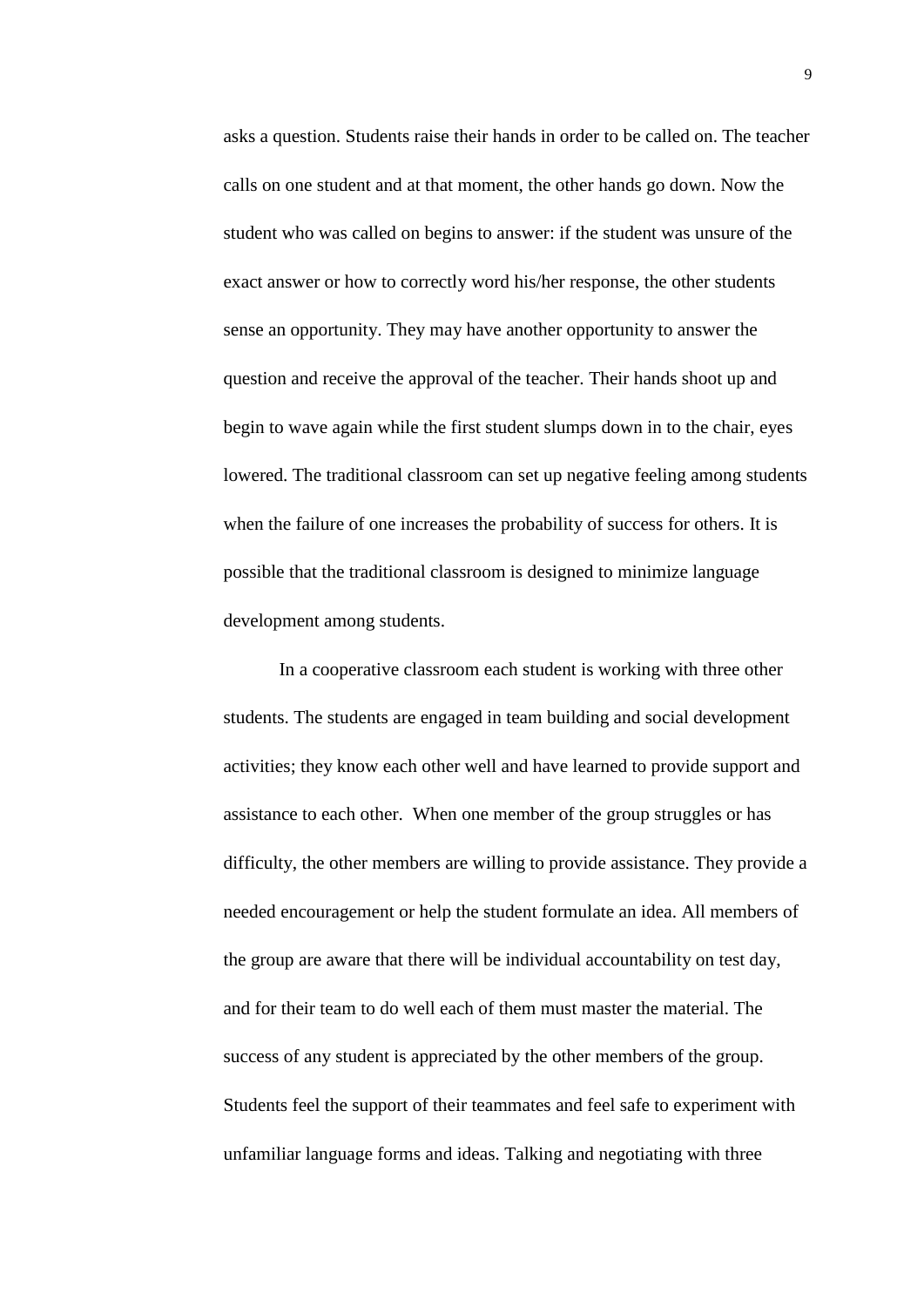supportive others (or with just one other when pair work within teams is used) is more effective than learning from a lecture given to the whole class. Furthermore, the linguistic complexity of communication increases as the learners are engaged in learning new information, giving explanations, offering rationales, and showing integration of information (Olsen and Kagan, 1992). This increased complexity often results in higher quality work as students better understand each other and provide more opportunities to practice their linguistic skills----gestures and facial and shoulder expressions.

### How to Apply Cooperative Learning in EFL

There are many types of Cooperative Learning, such as Think-Pair-Share, Roundtable, 3 Step Interview, Discovery Method, etc. Each CL activity focuses on different language skills, such as listening, speaking, reading, writing. The following part is mainly to demonstrate how to apply different CL varieties on specific EFL class. The following is an expansion and adaptation of a lesson which was originally written by Daniel D. Holt (1992).

#### Instructional Setting

Delivery Mode: English

Students: advanced, intermediate, low level

Grade Level: secondary school or technical college Group Size: Four students per group in different English language proficiency Content: English Language Development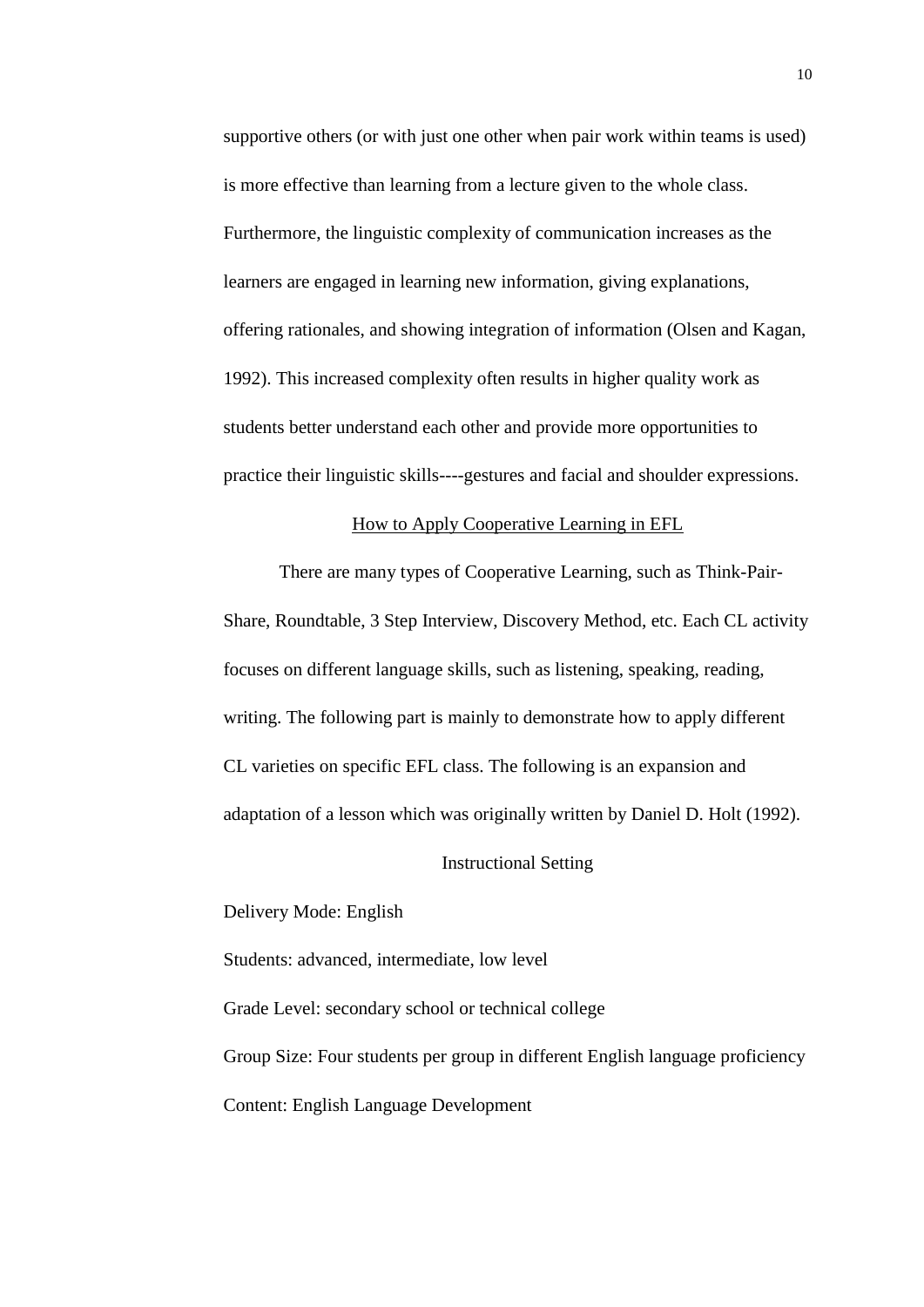Lesson Objective: Students will get comprehend the meaning and implication of the fable and improve their listening, speaking, reading and writing skills in English.

Before doing the following activities, the teacher should read the fable "The Fox and the Crow" to the class with the help of posts to make the content more understandable two times. Students may listen and take notes (words, phrases, sentences) to help themselves memorize details later.

The following is a simplified version of the Aesop's fable: (Holt, 1992)

## The Fox And The Crow

Once upon a time, there was a crow who found a large piece of tasty cheese. He quickly put it in his mouth and flew up into a tree. A hungry fox walked under the tree and suddenly saw the crow and the cheese. She carefully planned what to say. "O Crow," she said, "You are a really fine bird! What beautiful feathers and eyes you have! It is too bad that you cannot sing."

The crow was very happy to hear such nice things. He was even happier that he could show the fox that he could also sing beautifully. But as he opened his mouth to sing, the cheese dropped to the ground in front of the fox. The fox quickly ate the cheese with great enjoyment.

Moral: He who listens to flattery forgets everything else.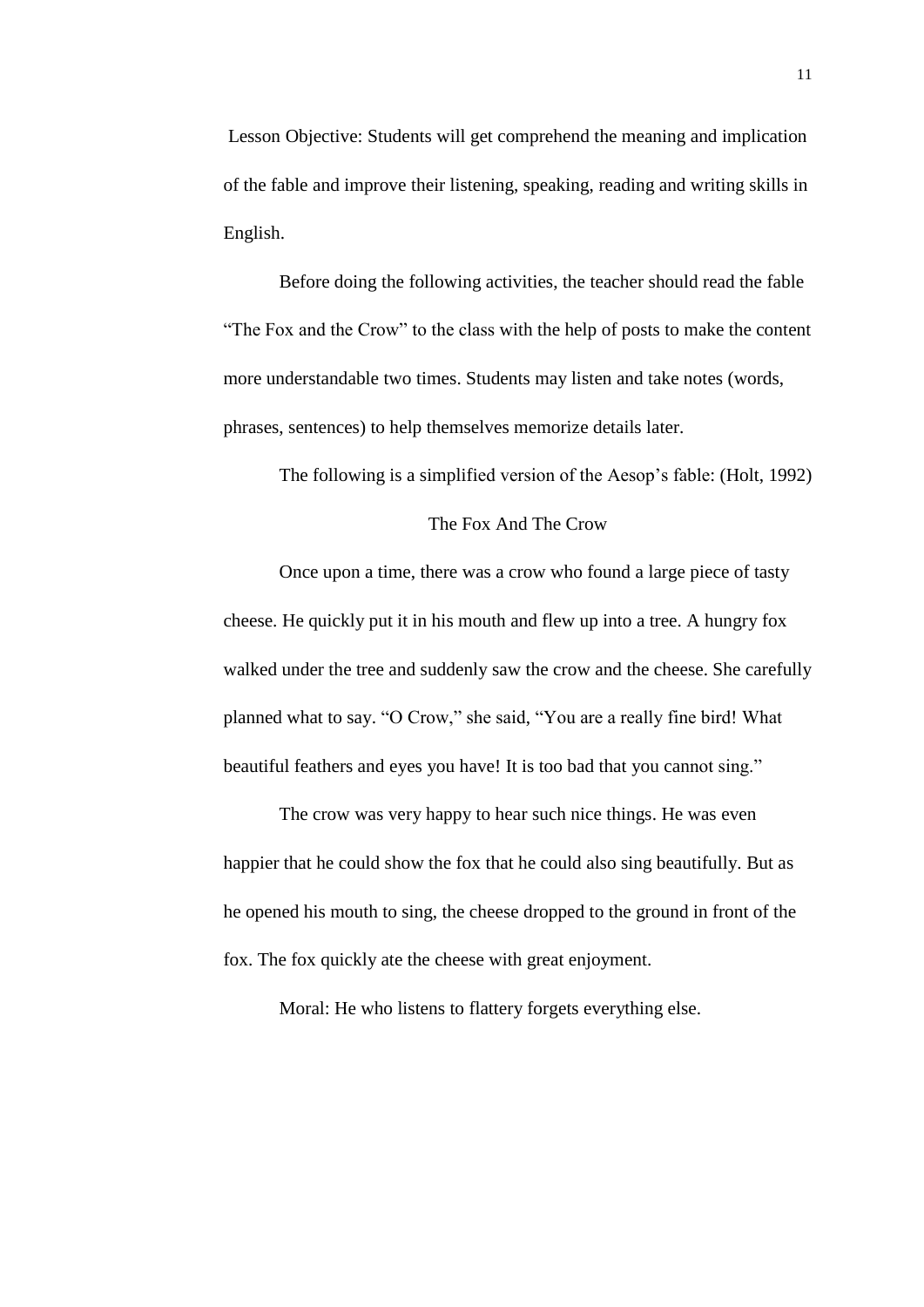

Suggested Activities by Holt include:

1. Brainstorming.

a. Tasks are assigned for each member on a team of four (recorder,

reporter, facilitator and time keeper)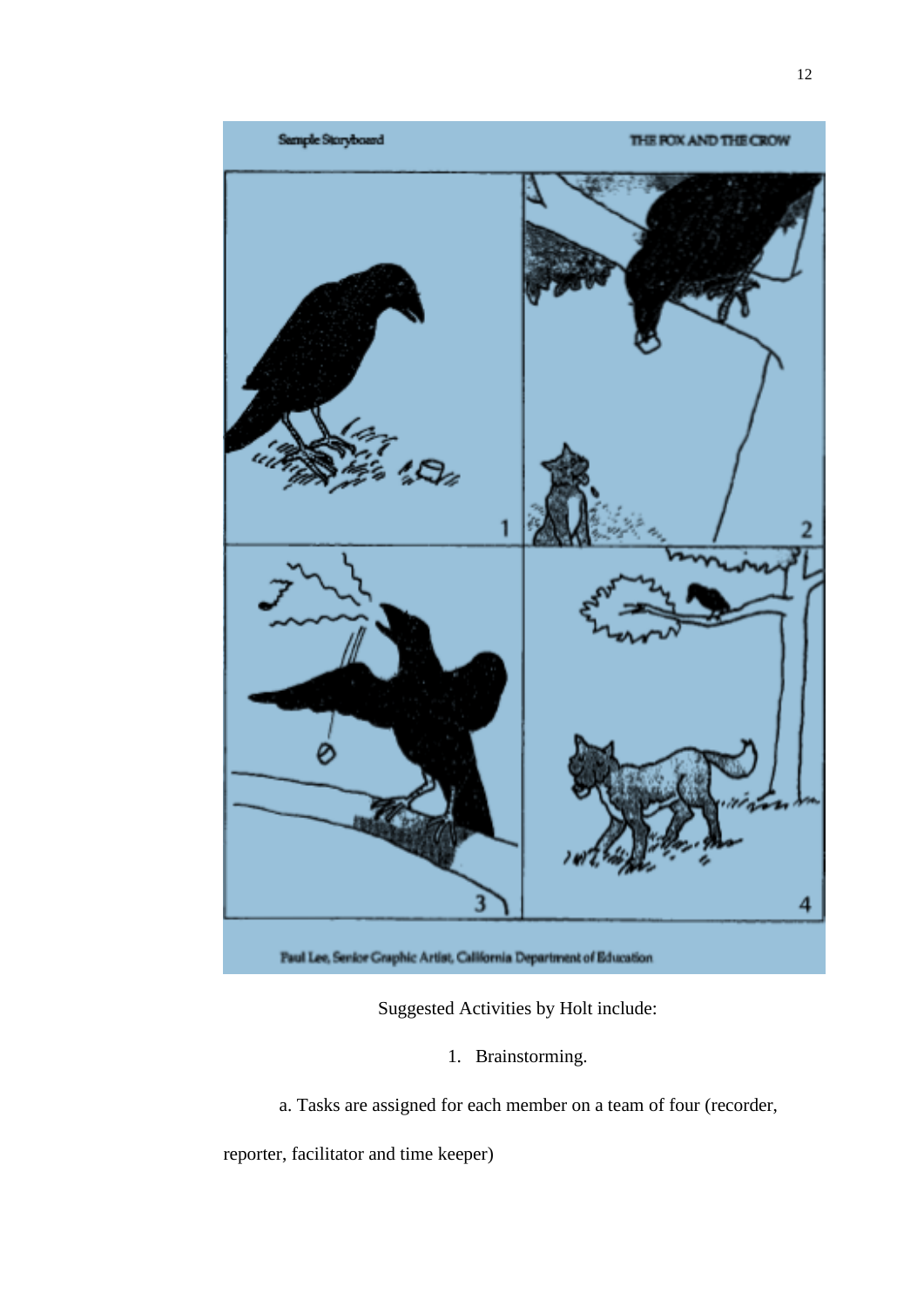b. Each team receives a Venn diagram with "fox" labeled on one side and "crow" on the other.

c. Each team is given six minutes to find at least five points that the fox has or does that crow does not, five points that the crow has or does that the fox does not, and five points that the crow and fox have in common. (Write common points in the middle space of the Venn diagram; write unique elements of the fox in the left space, and write unique characteristics of the crow in the right space.) Each student should contribute answers when filling in the Venn diagram.

d. Then, two teams work together for five minutes, with reporters from both teams sharing their diagrams. Members from both teams can add new items or delete items.

e. Then all diagrams with all team member name included will be posted in the assigned area.



2. Group Discussion.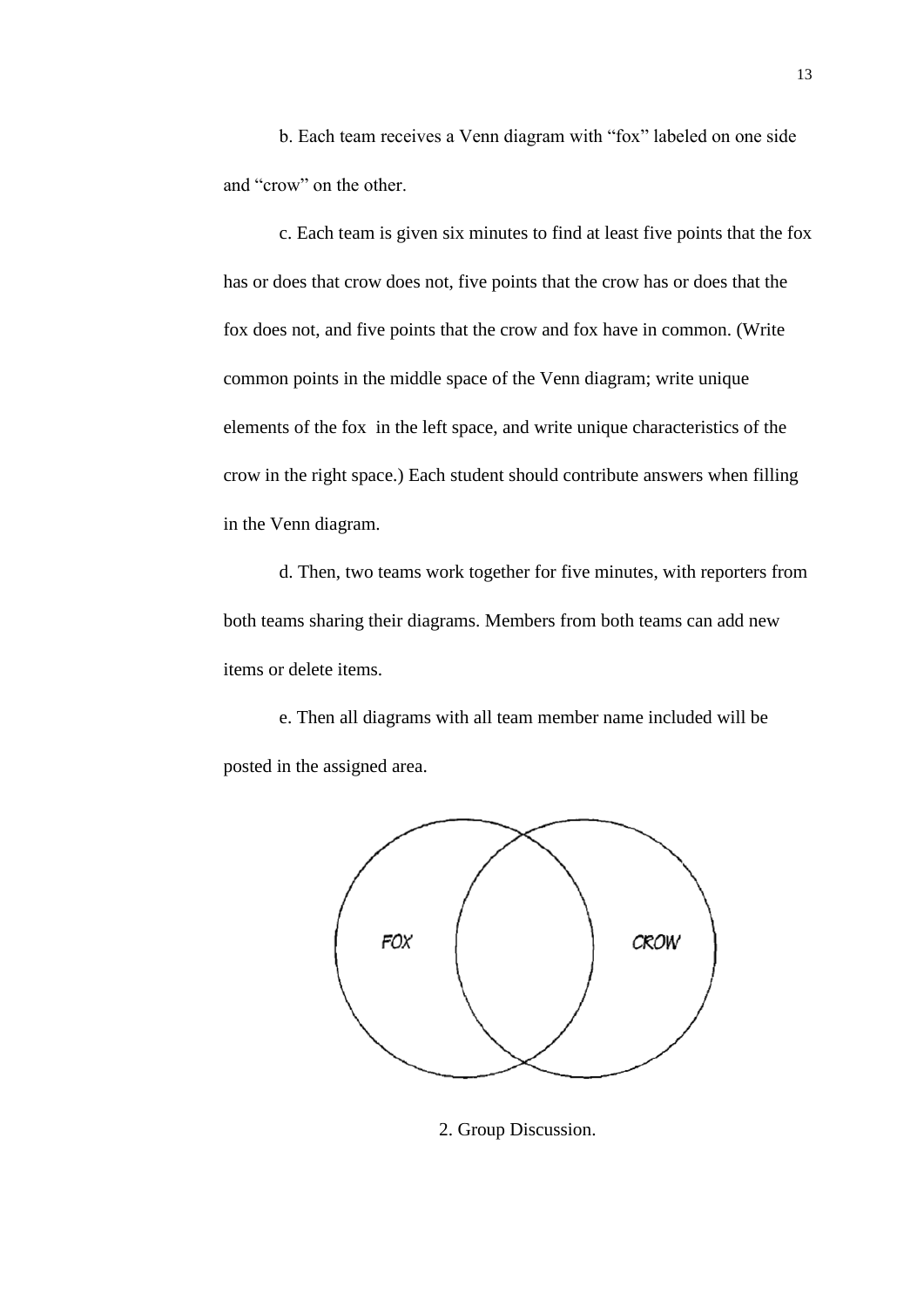a. Teams generate questions to ask other teams about the fable. Roles are assigned as above. Recorders records questions.

b. Each team selects its best question and one team member to share it.

c. Team representatives share their team's best question with the whole class.

d. At the conclusion of the questioning activity, three other activities can follow. They include Cooperative Review, Numbered Heads Together, and Send-a-Problem which are explained as follows.

3. Cooperative Review

a. A student of one team (e.g., Team 1) asks a question and calls on another team (e.g., Team 2) to answer.

b. Team 2 discusses the answer fully, the team 2 reporter gives the answer. Team 1 determines whether the answer is correct or not.

c. Team 2 asks a question and the review continues. The teacher may stimulate students' enthusiasm by giving points to each team.

4.Numbered Heads Together

a. Students in each team have a number, #1, #2, #3, #4.

b. The teacher asks a question about the fable. Questions for this activity should be at knowledge and comprehension level (Blooms et al, 1956).. (Questions may be generated by the teacher, borrowed questions from other teacher, or from those generated in the Cooperative Review activity)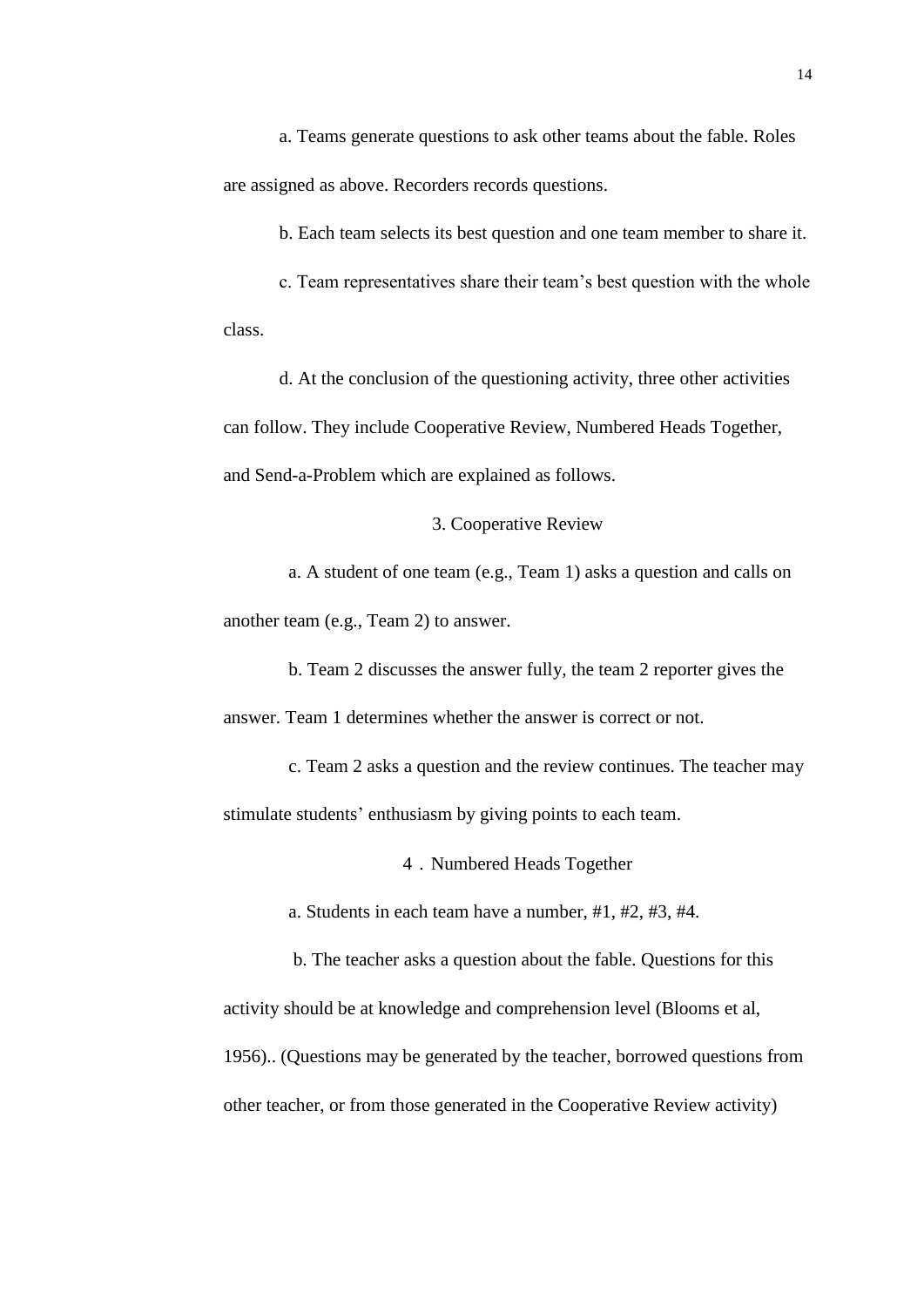c. The teacher gives time to each team to discuss their answers. The discussion structure can include some of the followings: (1) all team members close their eyes and think of the answer by themselves; (2) they open their eyes, put their "heads together" and share their answers and agree on the answer; (3 ) make sure that all members know the answer.

d. Teacher calls a number at random (e.g. #2) to answer the question. The first #2 to raise his or her hand is called on to answer. Teacher can also have all #2s work together and write the answers when calling on #2.

## 5. Send-A-Problem

a. Each team member writes the question and answer on two sides of a paper respectively.

b. One student collects four papers from each team and passes them to another team.

c. Students form pairs in each team. Each pair takes two questions, then Student #1 asks student #2 a pair of questions; Student #3 asks student #4 the other two questions. Two pairs then exchange questions and repeat process.

6.Sequencing the Story

a. Team members are given individually cut pictures that represent the story. (See sample pictures of "The Fox and The Crow" in this chapter.)

b. Each student takes one of the cut pictures and makes a one or twosentence description of the story.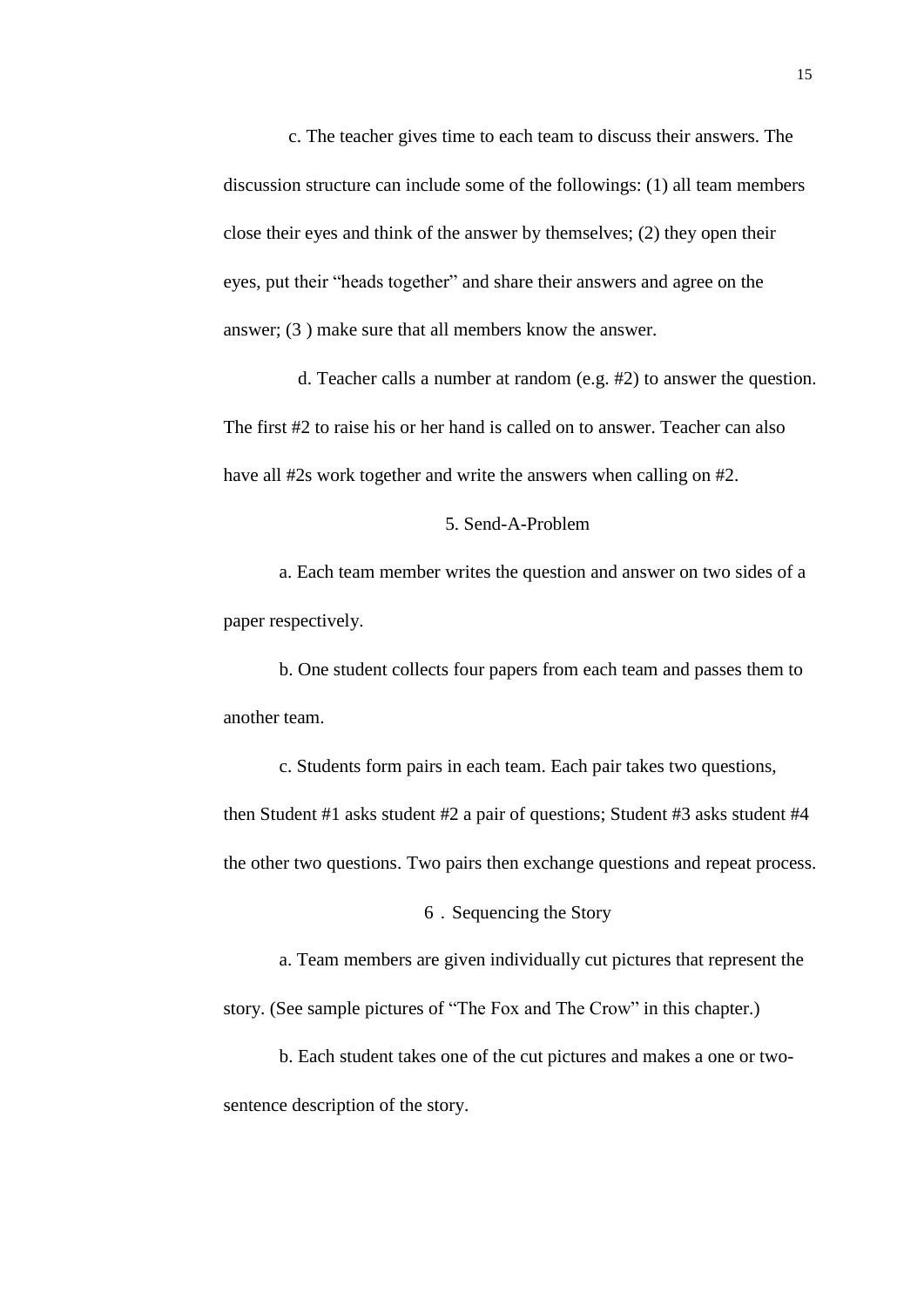c. Each team member tells his or her picture description to other team members. Team members retell the story in proper order after agreeing on the sequence.

## 7.Strip Story

a. The teacher prepares packets of four one-sentence strips, each strip describing one of the pictures of the story. One packet of strips is prepared for each team.

b. The teacher assigns a facilitator in each team and distributes one packet of strips to all teams respectively.

c. Each member on the team takes a strip randomly and spends some time memorizing the main idea, making sure each member read recite it correctly.

d. Team members return strips to their team facilitator.

e. Students on the team seat themselves in order of story sequence.

 f. Each team may perform its story for another team or for the whole class with extended dialogues, actions, etc.

8. Group Discussion

a. Roles are assigned to team members. Team members brainstorm to generate the morals of the fable and reach consensus on their favorite moral.

b. The recorder of each team writes their teams' moral on the chalkboard.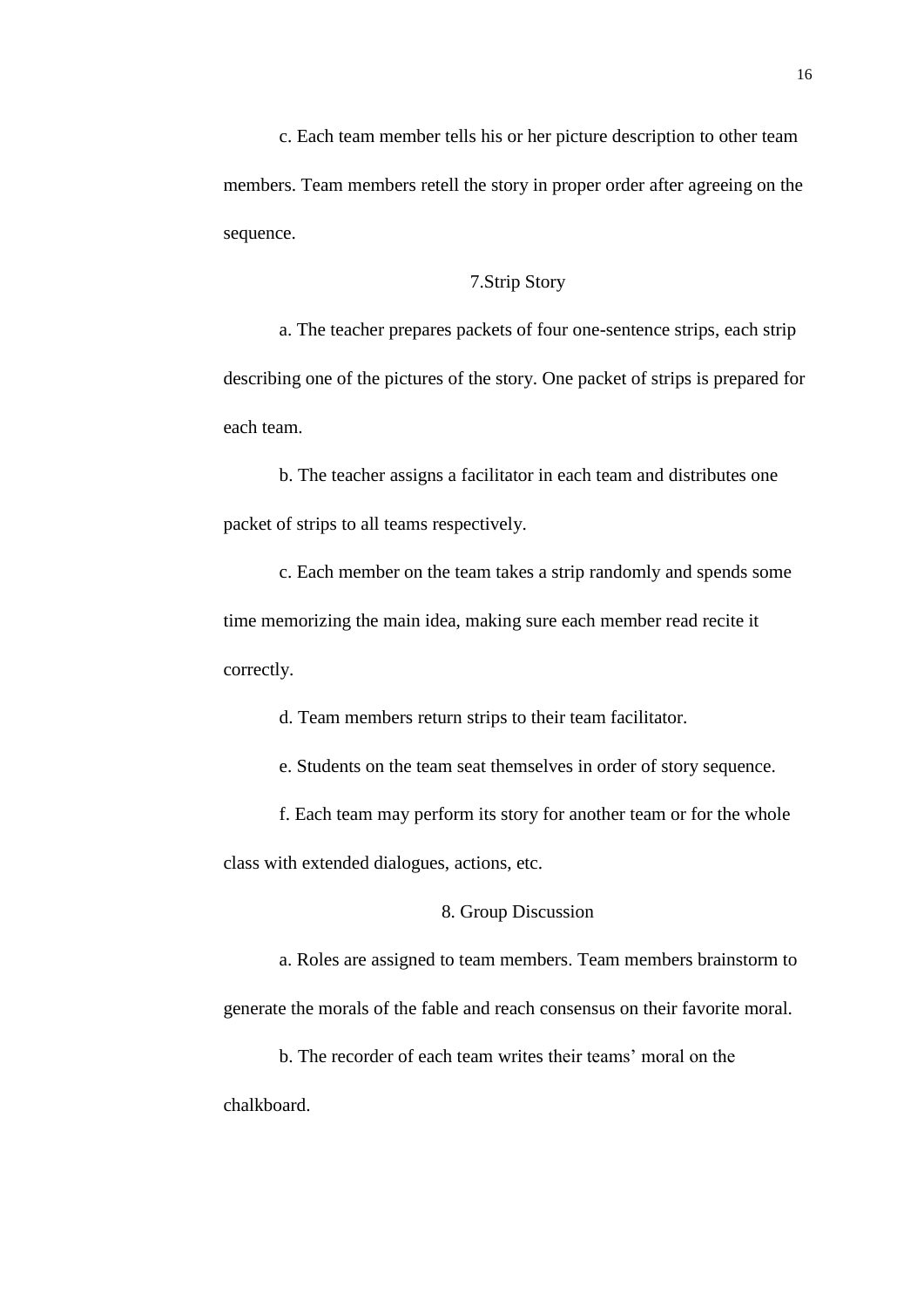d. The teacher opens a class discussion on each of the morals, finding the similarities, differences, underlying meaning and so forth.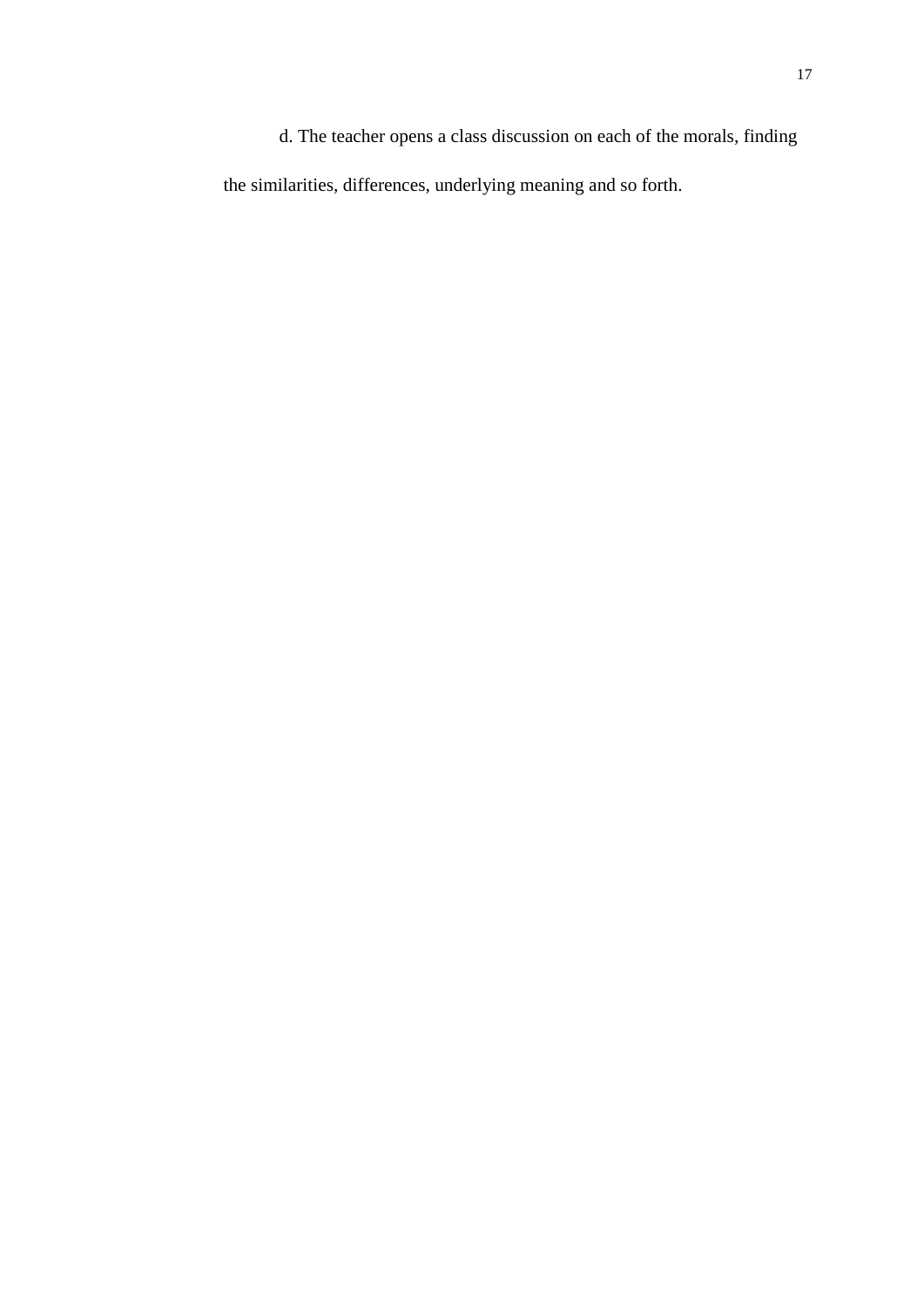#### CHAPTER 3

### CONCLUSIONS AND RECOMMENDATIONS

Cooperative Learning is an advanced teaching approach with many advantages. It is a structured activity with purpose. There are many types of CL: Think-Pair-Share, Roundtable, 3 Step Interview, Discovery Method, Send-a-Problem, Flashcard Teaching, Scripted Cooperative Dyads, Cooperative Note-Taking Pairs, Think-Pair-Share, Peer Editing, Reciprocal Peer Tutoring, Paired Annotation, Team Anthologies, Reciprocal Letter Writing, Jigsaw, With-in Team Jigsaw, Dyadic Essay Confrontations, Guided Reciprocal Peer Question, Structured Controversy, Problem-based learning, Group Investigation, Thinking-Aloud Paired Problem Solving, Team Learning, etc.

There are usually four group roles in CL: Group Facilitator, Group Recorder, Group Reporter, and Timekeeper. Group roles should be frequently rotated so all team member experience the various responsibilities. The teacher in a CL class setting is the facilitator and student learning is the focus.

As teachers, we should ask this kind of questions of ourselves: How are the students learning? How can I tell if they are learning the material? Are they relating to me, the instructor? Are they relating to the other students? What is the learning experience like for the students?

Appropriate instruction in diverse language settings depends on respecting the domain of usefulness of each activity. Therefore, teachers must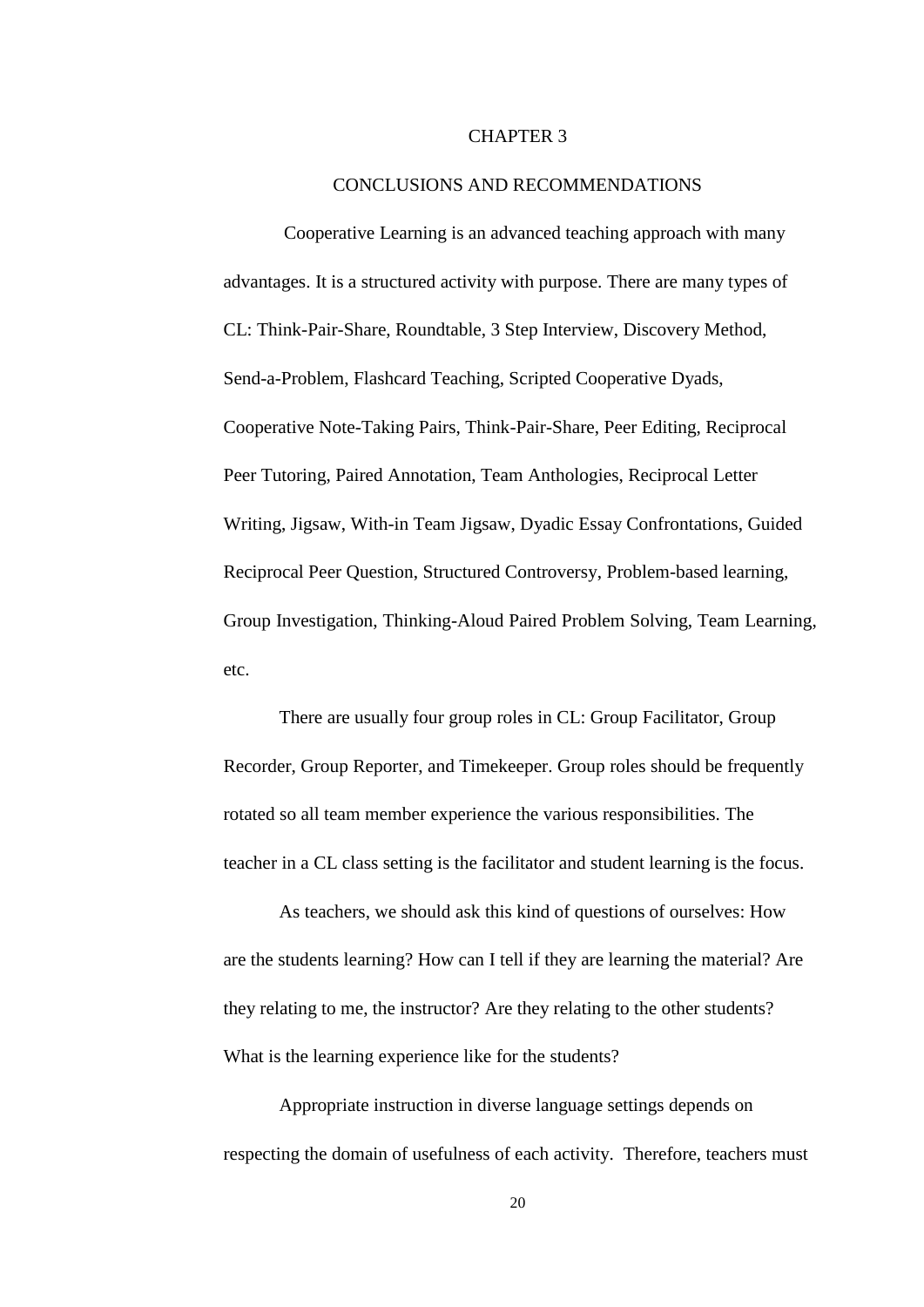select and modifying activities that will maximize learning opportunities and provide positive outcomes for language learning students.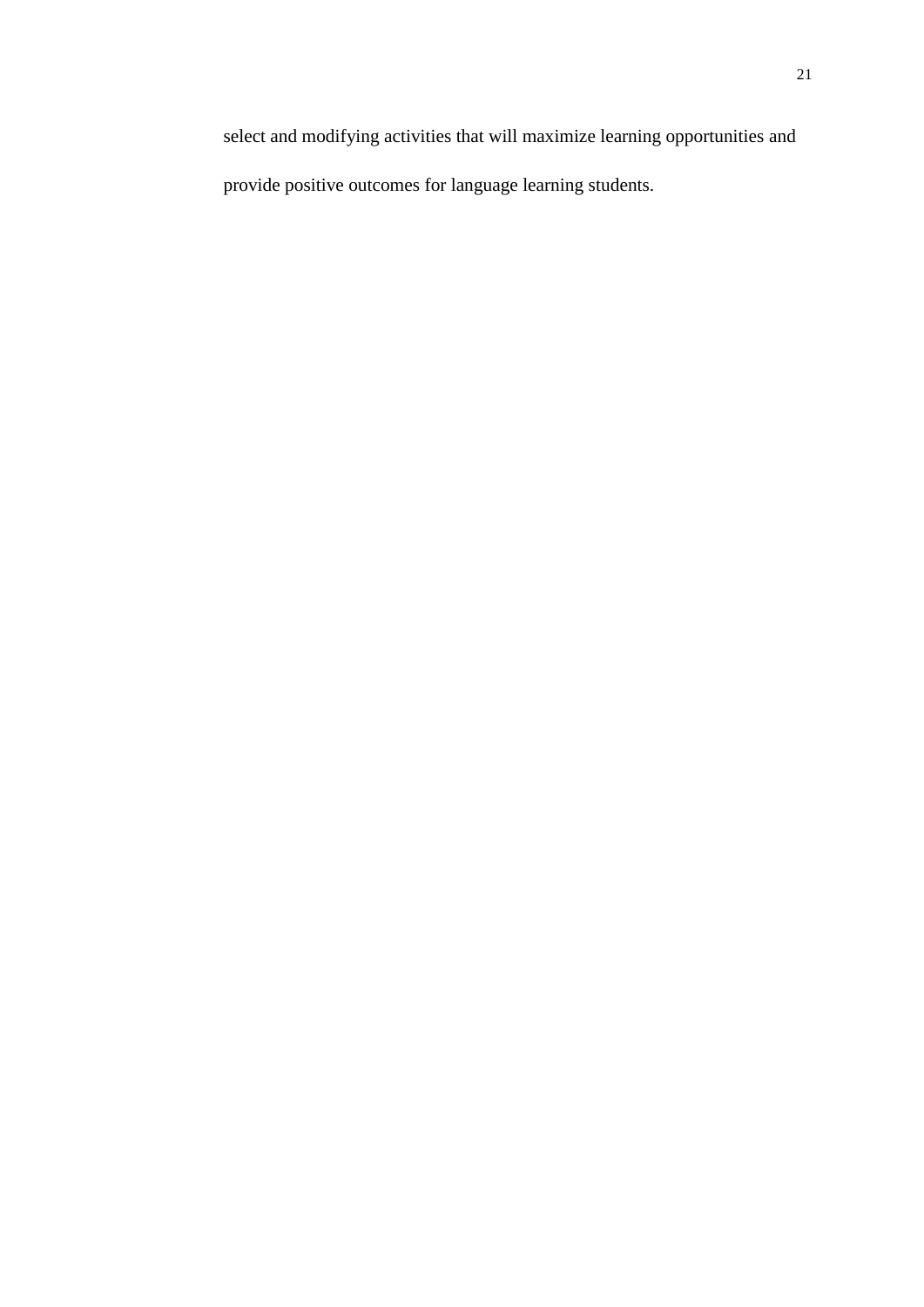#### REFERENCES

- Bloom B. Engelhart. M. Furst, E., Hill. W. & Kralhwohl D. (1956). *Taxonomy of Educational Objectives The classification of educational goals ( Handbook I: Cognitive domain).* New York: McKay.
- Bohlmeyer, E., Burke, J. (1987) Selecting cooperative learning techniques: A consultative strategy. *School Psychology Review, 76*, pages 36-40.
- Cohen, A. (1984). Introspecting about second language learning Paper presented at the 9th ILASH Conference, Netenya, Israel.
- Cooper, J. & Mueck, R. (1990). Student involvement in learning: Cooperative learning and college instruction. Journal on Excellence in College Teaching, 1, 68-76
- Ellis, A. and J. Fouts(1997) *Research on Educational Innovations*. Larchmont, NY: Eye on Education Inc.
- Fogarty, R. (1999). Architects of the intellect *Educational Leadership, 57* (3), pages 76-78.

Franklin, G. Griffin, R., & Perry, N. (1994) Effects of cooperative tutoring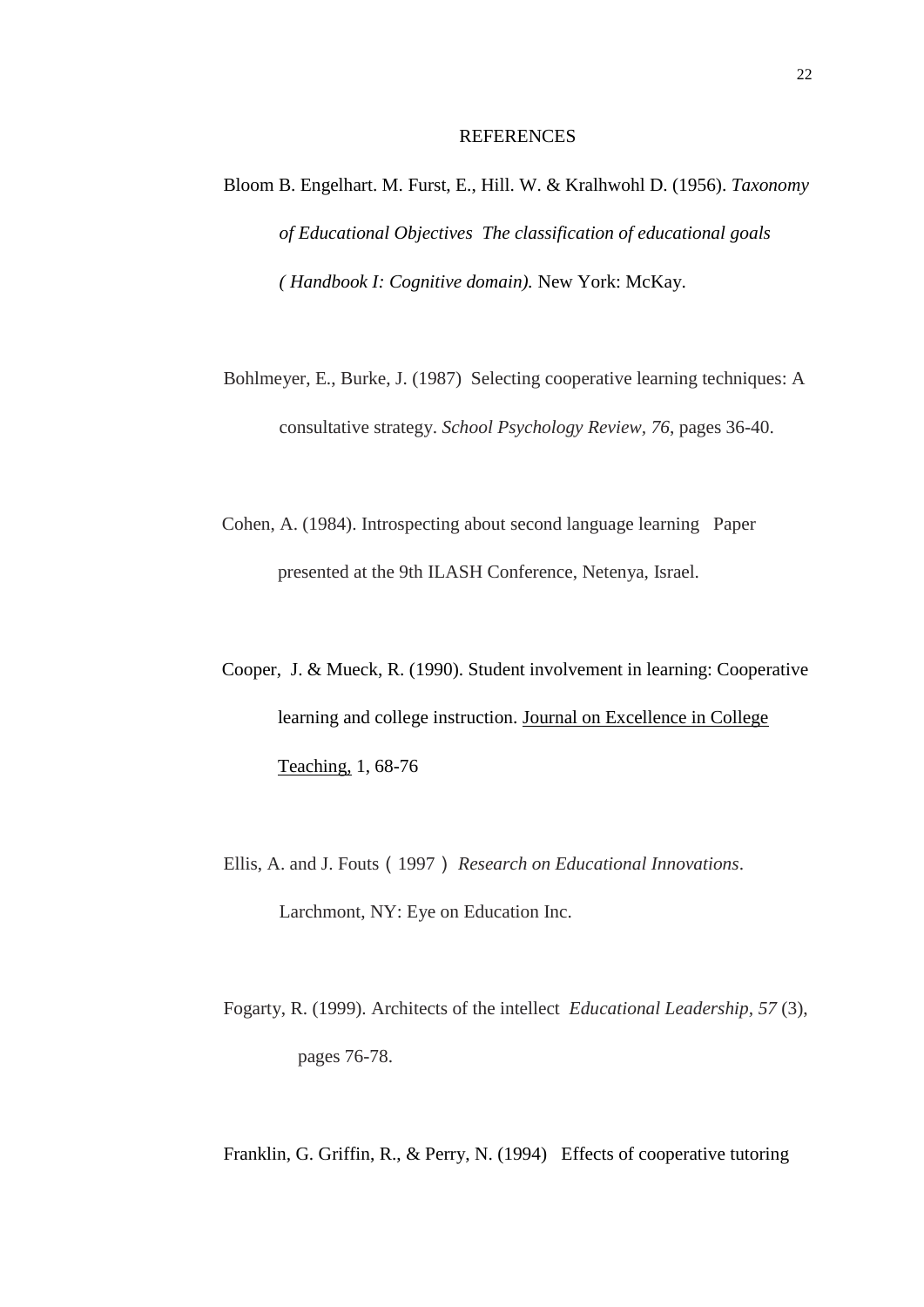on academic performance. *Journal of Educational Technology Systems*, 23, pages 13-25.

- Holt Daniel. D. ( 1992 ). Cooperative Learning in the Secondary School: Maximizing Language Acquisition, Academic Achievement, and Social Development NCBC Program Information Guide Series 2.
- Holubec, E. (1992) How do you get there from here? Getting started with cooperative learning *Contemporary Education* 63 (Spring): 181.184.
- Jacobs, G. M.; Ward, C. S.; & Gallo, P. B. (1997) The dynamics of digital groups: Cooperative learning in IT-based language instruction. *Teaching of English Language and Literature, 13*(2), 5-8
- *Johnson (1998) Active Learning: Cooperation in the College Classroom.*  Edina, MN: Interaction Book Company.
- Johnson, D. W.; R. T. Johnson, and K. A. Smith 1991 *Cooperative Learning: Increasing College Faculty Instructional Productivity*. ASHE-ERIC Higher Education Report No. 4. Washington, D.C.: The GeorgeWashington University, ERIC Clearinghouse on Higher Education.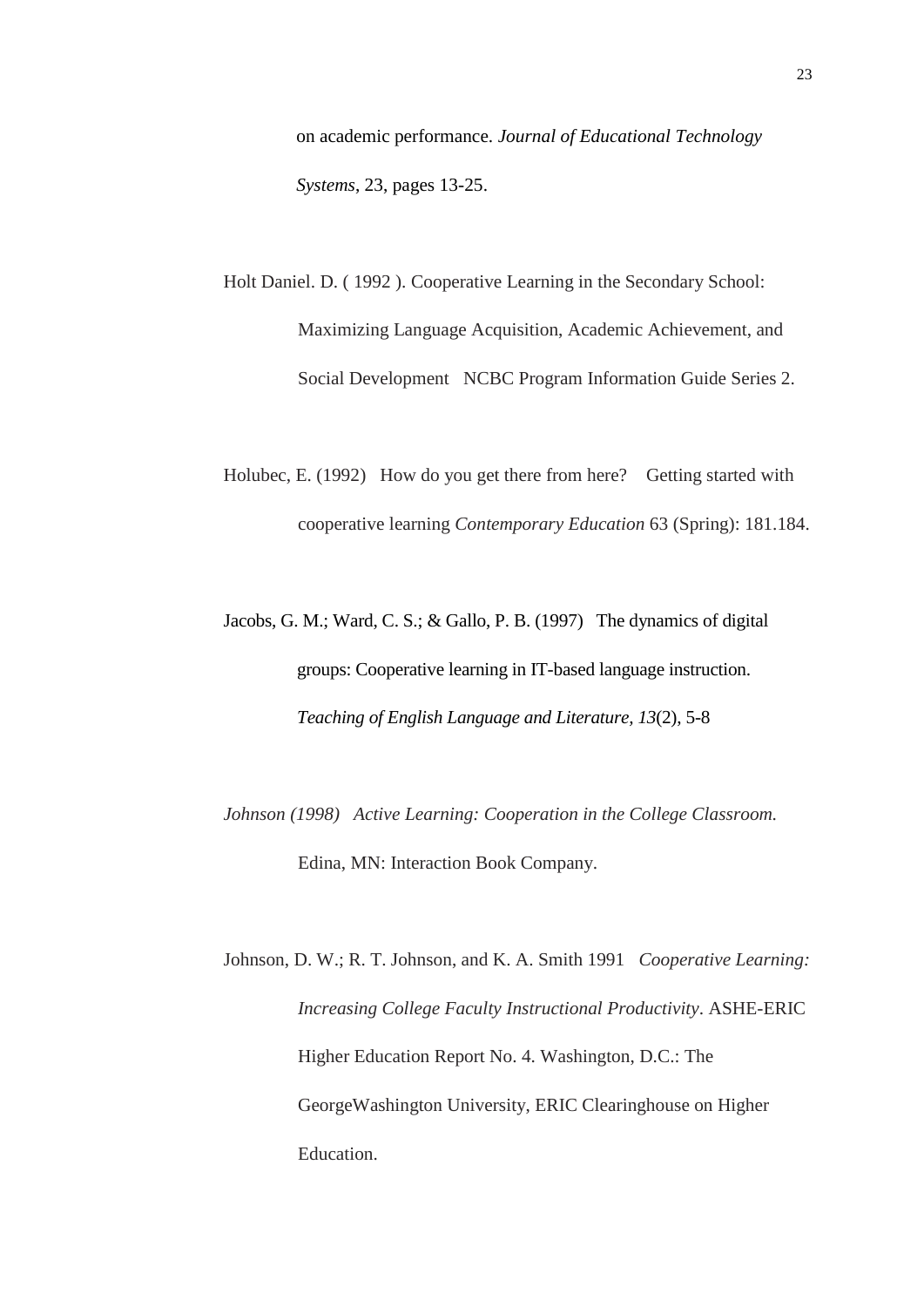- Johnson, D. W. & Johnson, R. T. (1996) Cooperation and the use of technology In D. H. Jonassen (Ed.) *Handbook of research for educational communications and technology* (pages 1017-1044). New York: Macmillan.
- Kagan, S. (1994) Cooperative learning. San Clemente: Kagan Cooperative Learning.

.

- Keeler, C. M., & Anson, R. (1995). An assessment of cooperative learning used for basic computer skills instruction in the college classroom. *Journal of Educational Computing Research*, *12*, pages 379-393.
- Millis, B.J. & Cottell, P.G. Jr. (1998) Cooperative Learning for Higher Education Faculty, American Council on Education, Series on Higher Education, Oryx Press.
- Nichols, J. D. & Miller, R. B. (1994) Cooperative learning and student motivation *Contemporary Educational Psychology, 19*, pages 167-178.